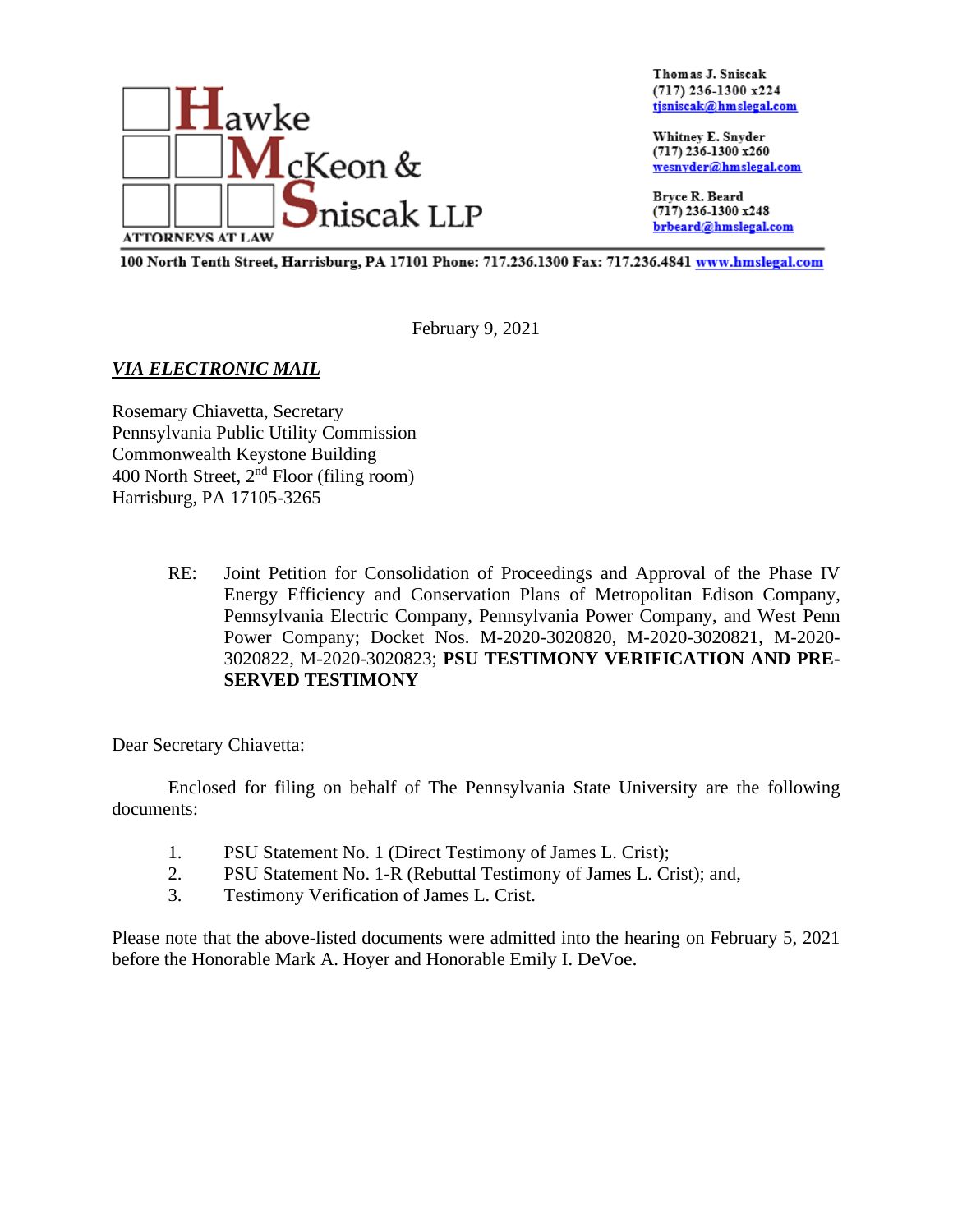Rosemary Chiavetta, Secretary Pennsylvania Public Utility Commission February 9, 2021 Page 2

Thank you for your attention to this matter. If you have any questions, please feel free to contact me at (717) 236-1300.

Very truly yours,

*/s/ Thomas J. Sniscak*

Thomas J. Sniscak Whitney E. Snyder Bryce R. Beard

*Counsel for The Pennsylvania State University* 

WES/das

Enclosures

cc: Honorable Mark A. Hoyer (via email, [mhoyer@pa.gov\)](mailto:mhoyer@pa.gov) Honorable Emily I. DeVoe (via email, [edevoe@pa.gov\)](mailto:edevoe@pa.gov) Per Certificate of Service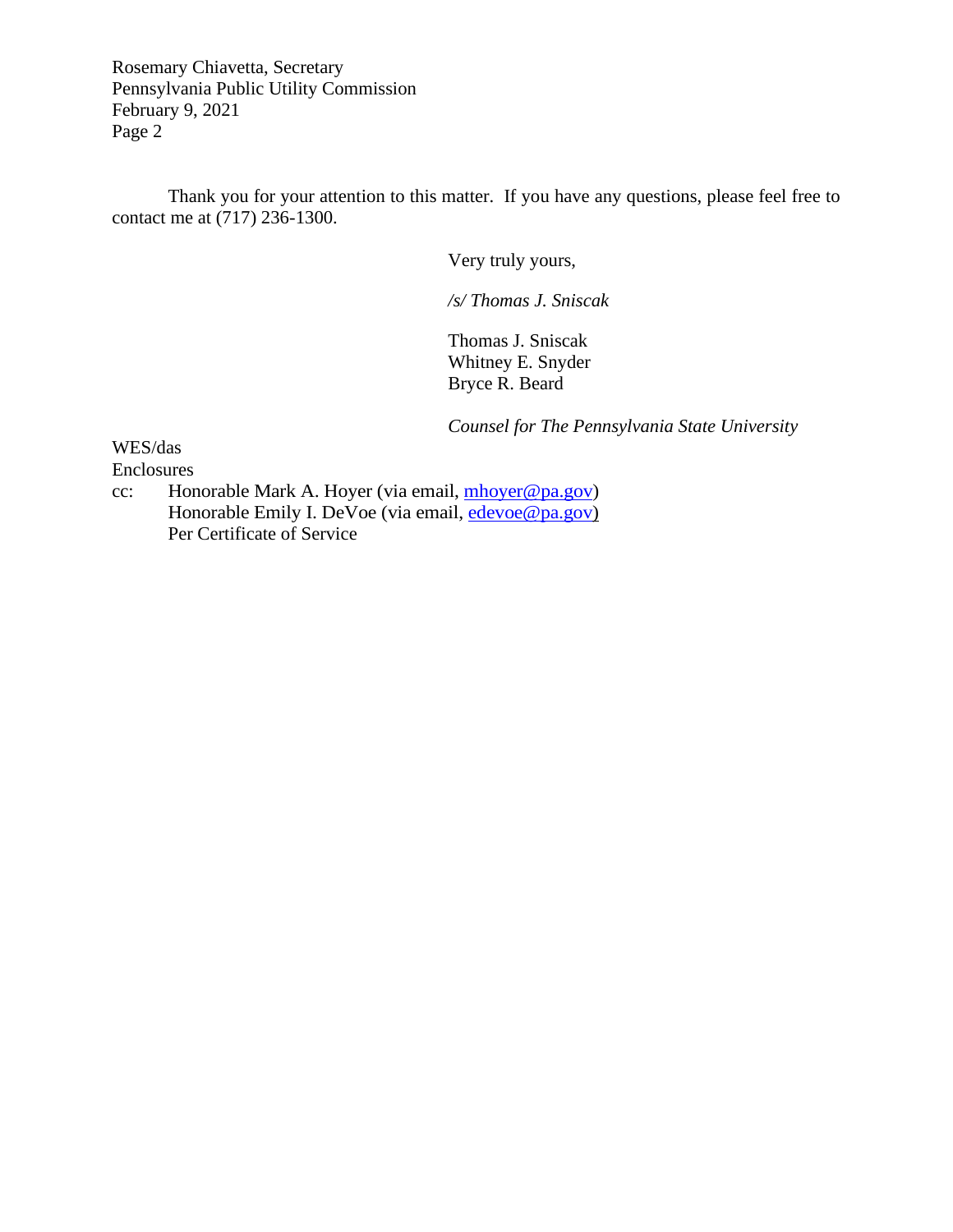#### **CERTIFICATE OF SERVICE**

I hereby certify that I have this day served a true copy of the forgoing document upon the parties, listed below, in accordance with the requirements of § 1.54 (relating to service by a party).

## **VIA ELECTRONIC MAIL ONLY**

Tori L. Giesler, Esquire FirstEnergy Service Company 2800 Pottsville Pike P.O. Box 16001 Reading, PA 19612-6001 [tgiesler@firstenergycorp.com](mailto:tgiesler@firstenergycorp.com) *Representing FirstEnergy*

David B Macgregor Esquire Post & Schell PC Four Penn Center 1600 John F Kennedy Boulevard Philadelphia PA 19103-2808 [dmacgregor@postschell.com](mailto:dmacgregor@postschell.com) *Representing FirstEnergy*

John Sweet Esquire Elizabeth R Marx Esquire Ria Pereira Esquire Pa Utility Law Project 118 Locust Street Harrisburg PA 17101 [jsweetpulp@palegalaid.net](mailto:jsweetpulp@palegalaid.net) [emarxpul@palegalaid.net](mailto:emarxpul@palegalaid.net) [rpereirapulp@palegalaid.net](mailto:rpereirapulp@palegalaid.net) *Representing CAUSE-PA*

Christy Appleby Esquire Aron J Beatty Esquire Office Of Consumer Advocate 555 Walnut Street 5th Floor Harrisburg PA 17101 [cappleby@paoca.org](mailto:cappleby@paoca.org) [abeatty@paoca.org](mailto:abeatty@paoca.org)

Devin T Ryan Esquire Post & Schell PC 17 North Second Street 12 Floor Harrisburg PA 17101 [dryan@postschell.com](mailto:dryan@postschell.com) *Representing FirstEnergy*

Erin Fure Esquire Office Of Small Business Advocate 555 Walnut Street 1st Floor Harrisburg PA 17101 [efure@pa.gov](mailto:efure@pa.gov)

Joseph L Vullo Esquire Burke Vullo Reilly Roberts 1460 Wyoming Avenue Forty Fort PA 18704 [jlvullo@aol.com](mailto:jlvullo@aol.com) *Representing CAAP*

Susan E Bruce Esquire Charis Mincavage Esquire Jo-Anne Thompson Esquire 100 Pine Street P. O. Box 1166 Harrisburg, PA 17108-1166 [sbruce@mcneeslaw.com](mailto:sbruce@mcneeslaw.com) [cmincavage@mcneeslaw.com](mailto:cmincavage@mcneeslaw.com) [jthompsom@mcneeslaw.com](mailto:jthompsom@mcneeslaw.com) *Representing MEIUG, PICA And WPPII*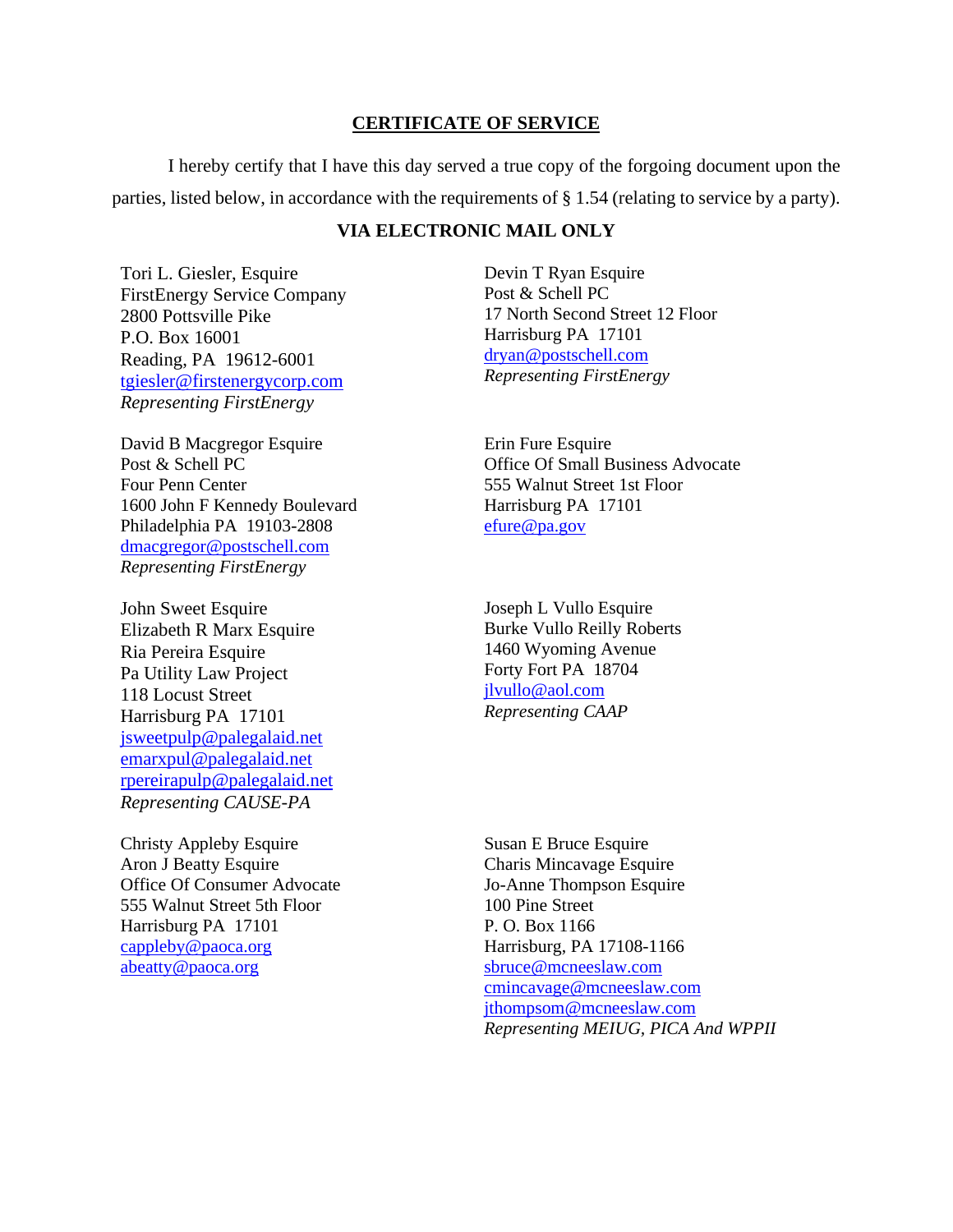Rosemary Chiavetta, Secretary Pennsylvania Public Utility Commission February 9, 2021 Page 4

Jim Grevatt Energy Futures Group, Inc. P.O. Box 587 Hinesburg, VT 05461 [jgrevatt@energyfuturesgroup.com](mailto:jgrevatt@energyfuturesgroup.com) Robert D. Knecht Industrial Economics, Inc. 2067 Massachusetts Avenue Cambridge, MA 02140 [rdk@indecon.com](mailto:rdk@indecon.com)

*/s/ Thomas J. Sniscak\_\_\_\_\_\_\_\_\_\_* Thomas J. Sniscak, Esq. Whitney E. Snyder, Esq. Bryce R. Beard, Esq.

Dated: February 9, 2021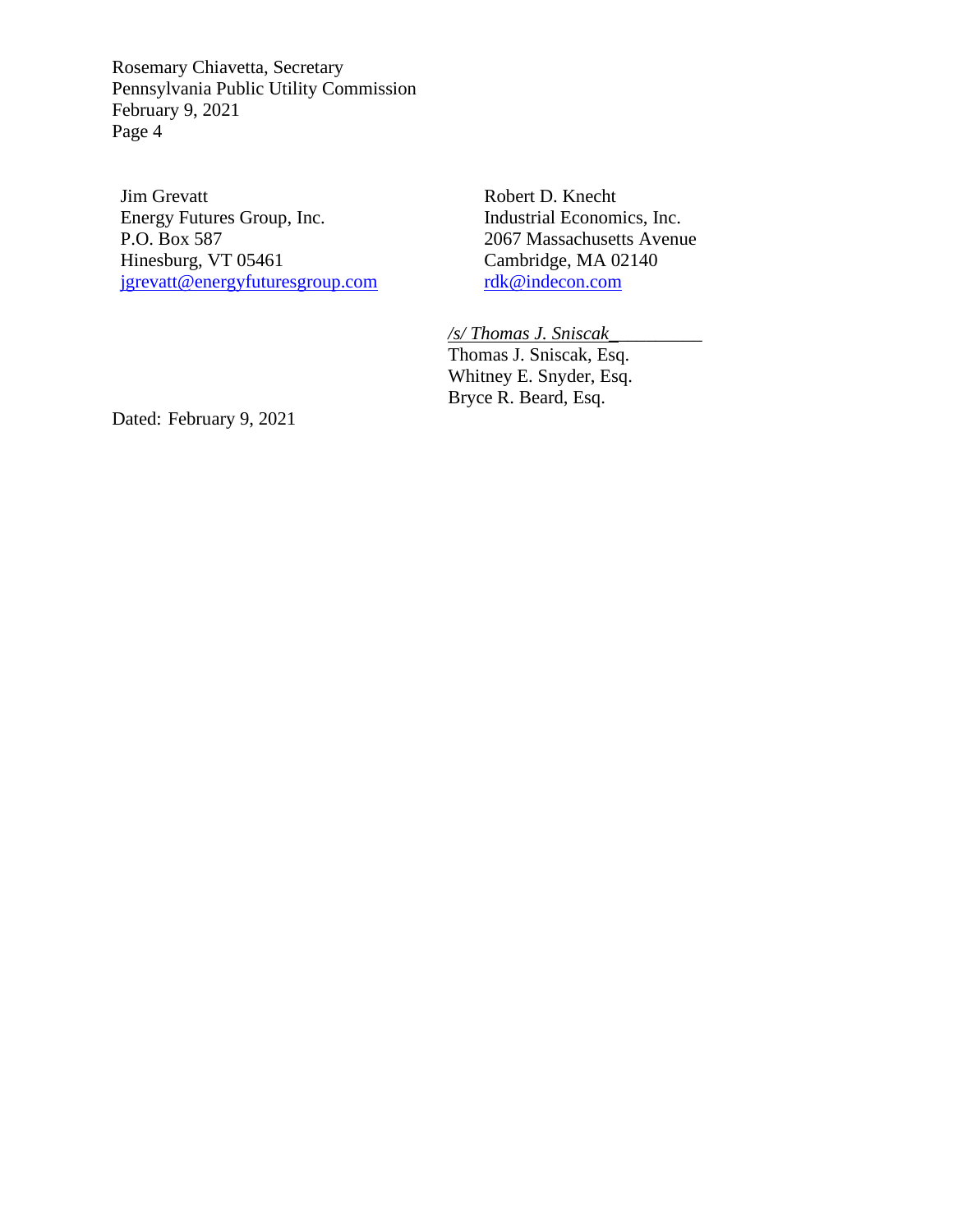PSU Statement No. 1

#### **BEFORE THE PENNSYLVANIA PUBLIC UTILITY COMMISSION**

| Joint Petition for Consolidation and Approval |                |                |
|-----------------------------------------------|----------------|----------------|
| of the Act 129 Phase IV Energy Efficiency     | ٠<br>$\bullet$ | M-2020-3020820 |
| and Conservation Plan of Metropolitan         | ٠<br>$\bullet$ | M-2020-3020821 |
| Edison Company, Pennsylvania Electric         | ٠<br>$\bullet$ | M-2020-3020822 |
| Company, Pennsylvania Power Company,          | $\ddot{\cdot}$ | M-2020-3020823 |
| and West Penn Power Company                   |                |                |
|                                               |                |                |

## **DIRECT TESTIMONY OF JAMES L. CRIST**

## **ON BEHALF OF**

#### **THE PENNSYLVANIA STATE UNIVERSITY**

January 13, 2021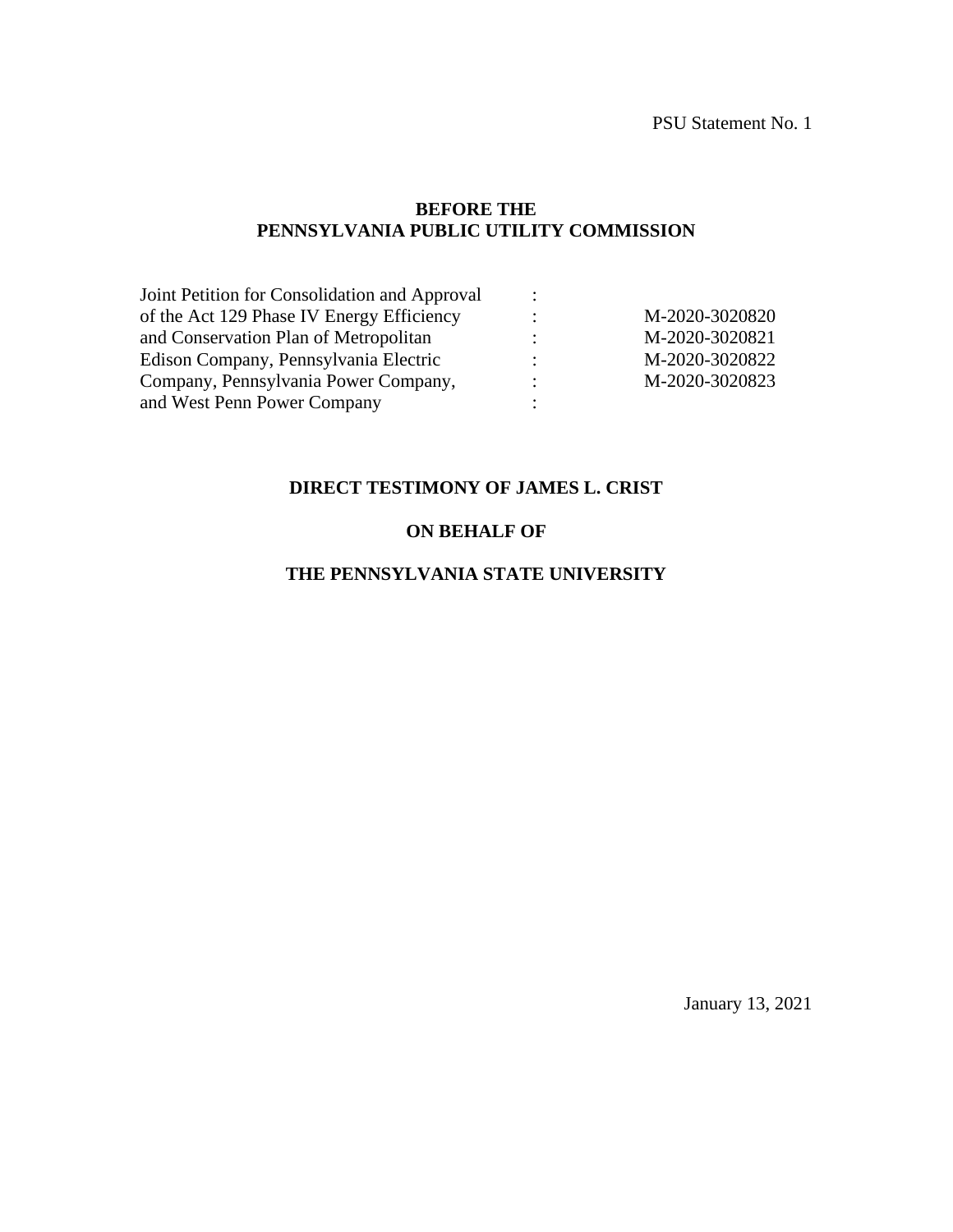| 1              | I. | <b>WITNESS BACKGROUND</b>                                                           |
|----------------|----|-------------------------------------------------------------------------------------|
| $\overline{2}$ | Q. | PLEASE STATE YOUR NAME AND BUSINESS ADDRESS, AND ON                                 |
| 3              |    | <b>WHOSE BEHALF YOU ARE TESTIFYING?</b>                                             |
| 4              | A. | I am James L. Crist, President of Lumen Group, Inc., a consulting firm focused on   |
| 5              |    | regulatory and market issues. My business address is 4226 Yarmouth Drive, Suite     |
| 6              |    | 101, Allison Park, Pennsylvania, 15101. I am presenting testimony on behalf of      |
| 7              |    | The Pennsylvania State University ("Penn State", "PSU", or "University").           |
| 8              |    |                                                                                     |
| 9              | Q. | DO YOU HAVE ANY QUALIFICATIONS OR OTHER SPECIALIZED                                 |
| 10             |    | KNOWLEDGE THAT WOULD ASSIST THE COMMISSION IN ITS                                   |
| 11             |    | <b>DELIBERATIONS IN THIS CASE?</b>                                                  |
| 12             | A. | Yes.                                                                                |
| 13             |    |                                                                                     |
| 14             | Q. | WHAT IS YOUR EDUCATIONAL BACKGROUND?                                                |
| 15             | A. | I have a B.S. in Chemical Engineering from Carnegie Mellon University and an        |
| 16             |    | MBA from the University of Pittsburgh. Additionally, I am a Registered              |
| 17             |    | Professional Engineer in the Commonwealth of Pennsylvania.                          |
| 18             |    |                                                                                     |
| 19             | Q. | BRIEFLY DESCRIBE YOUR RELEVANT BUSINESS QUALIFICATIONS.                             |
| 20             | A. | I have run a consulting practice for the past twelve years focused on regulated and |
| 21             |    | deregulated energy company strategy, market strategy, and regulatory issues.        |
| 22             |    | During 2004 and 2005, I undertook a consulting assignment as the Vice President     |
| 23             |    | of Consumer Markets for ACN Energy. ACN is a gas and electric marketer that is      |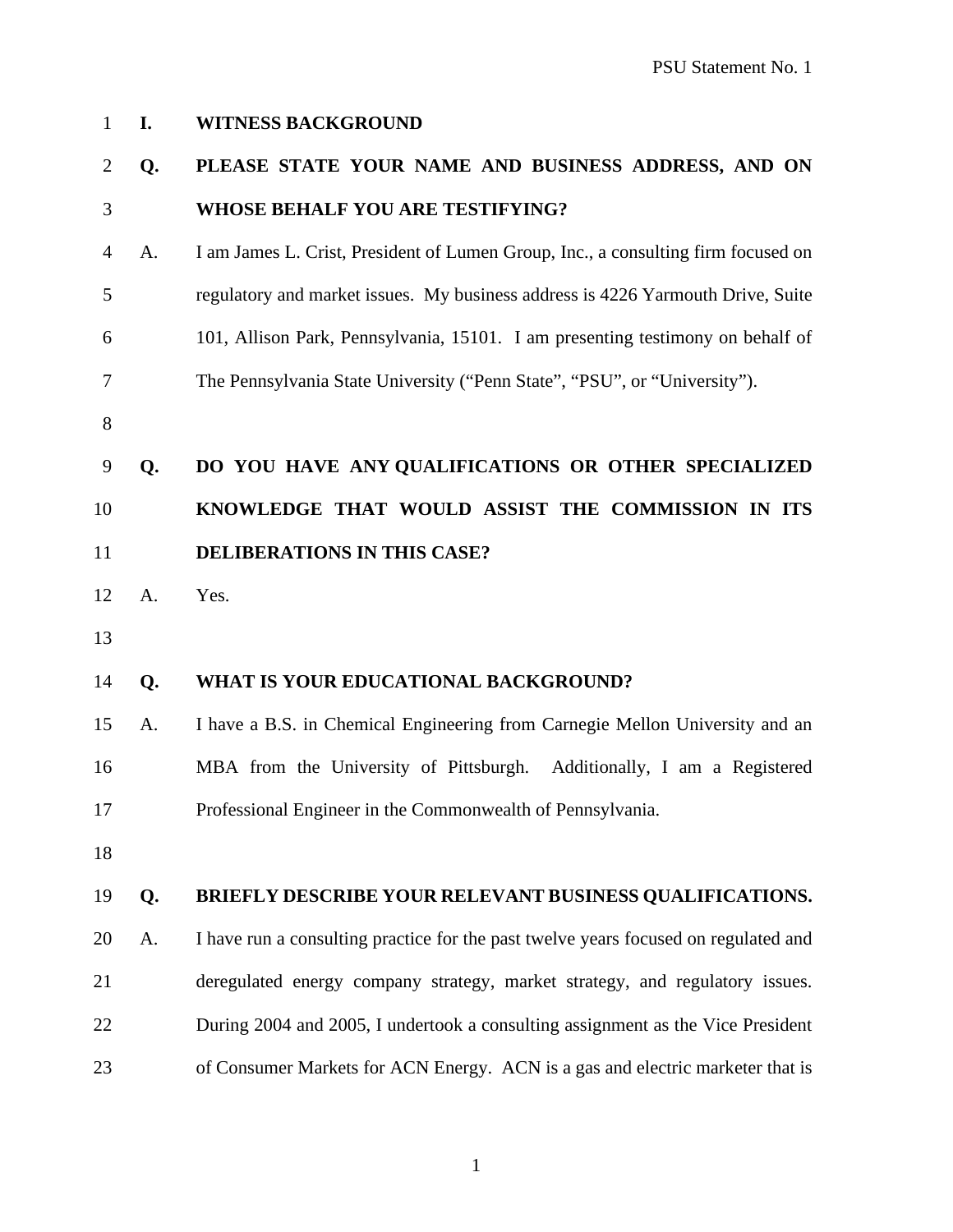active in eight states. Prior to my consulting practice, I worked at three major energy companies for a total of 19 years. Most recently I was Vice President of Marketing for Equitable Resources. In that function I was responsible for the development of the company's deregulated business strategy.

 Prior to that I was Vice President of Marketing for Citizens Utilities, responsible for gas, electric, water and wastewater marketing activities in several service territories within the United States. The gas and electric utility operations were in Vermont, Louisiana, Arizona, Colorado, and Hawaii. Under my direction, Citizens initiated commercial and industrial transportation and supply services at its gas operation in Arizona. As a consultant for Citizens I designed a demand response program for its electric operations in Arizona.

 Before that, during 1988 through 1994, I was the Marketing Director at the Peoples Natural Gas Company where I was actively involved in many gas transportation programs as the company relaxed transportation requirements so that customers would have supply choices. In summary, I have considerable experience in several states involving residential, commercial, and industrial customer energy procurement and industry restructuring programs.

# **Q. HAVE YOU PREVIOUSLY TESTIFIED BEFORE THIS PUBLIC UTILITY COMMISSION?**

 A. Yes, I have appeared before the Pennsylvania Public Utility Commission ("Commission") in several gas and electric regulatory proceedings. Additionally, I have provided testimony on a variety of issues relating to energy procurement,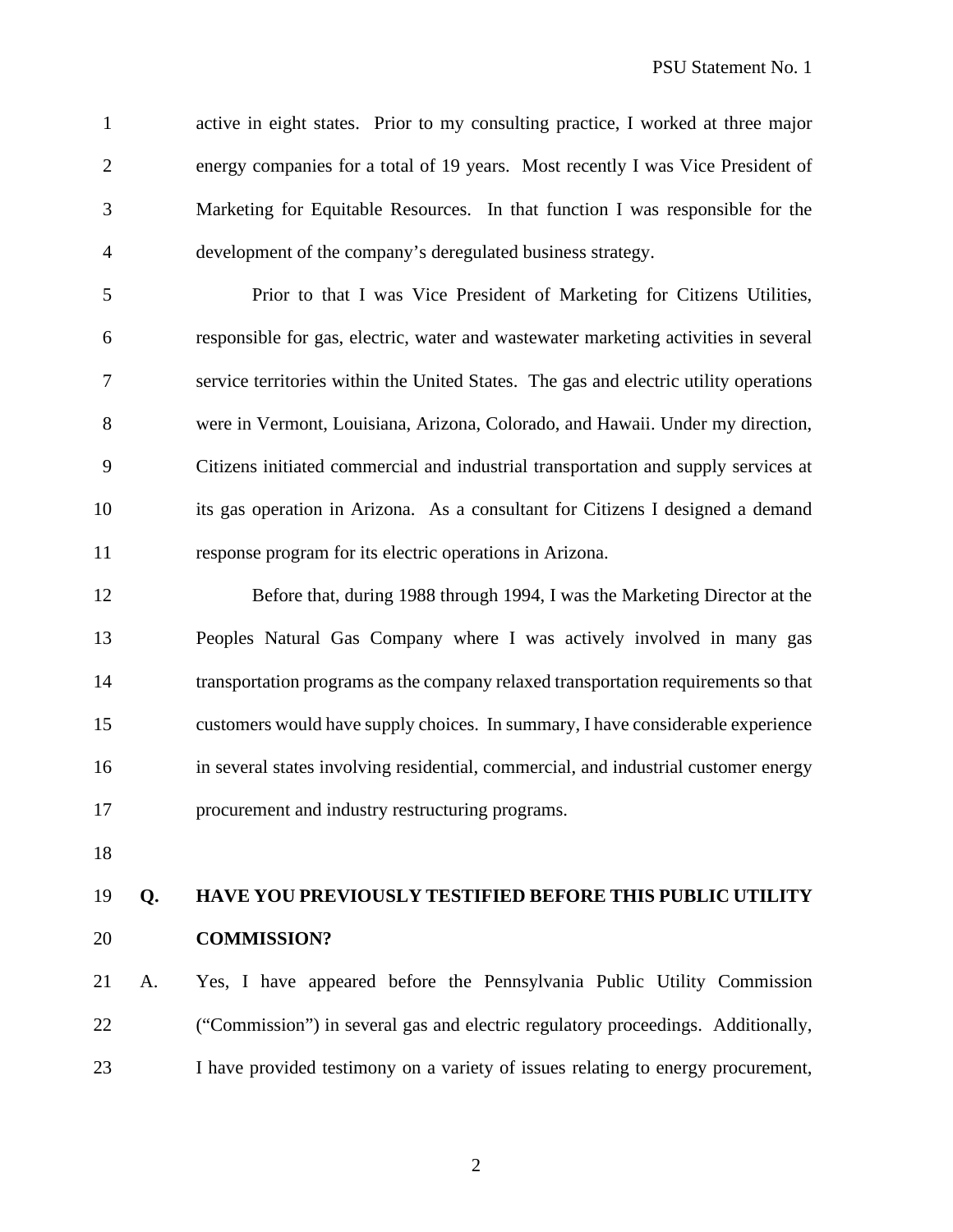industry restructuring, and demand response before regulatory Commissions in Arizona, Illinois, New Mexico, Ohio, Maryland and the U.S. Virgin Islands.

#### **II. PENN STATE'S SERVICE**

# **Q. WOULD YOU BRIEFLY DESCRIBE PENN STATE'S SERVICE FROM FIRSTENERGY?**

 A. Yes. Penn State is a distribution service customer of FirstEnergy's Penelec subsidiary at Penn State Erie, The Behrend College and the Altoona and Dubois campuses, along with some accounts near University Park. The University receives service from FirstEnergy's Met Ed subsidiary for campuses at York and at the Fruit Research and Extension Center in Biglerville. The Shenango campus receives service from FirstEnergy's Penn Power subsidiary. Service from West Penn is described below. In 2019-2020, the University received 277 million kWh through West Penn Power, MetEd, Penn Power and Penelec and paid over \$2.9 million for distribution services and over \$1 million for bundled services. The major electric consumer on the First Energy system is the University Park campus which is served by West Penn.

# **Q. WOULD YOU BRIEFLY DESCRIBE PENN STATE'S SERVICE FROM WEST PENN?**

 A. Yes. Penn State is a major generation, transmission and distribution service customer of West Penn Power at its University Park campus receiving service through West Penn Retail Tariff Electric – Pa. P.U.C. No. 38 ("Tariff 38"). In June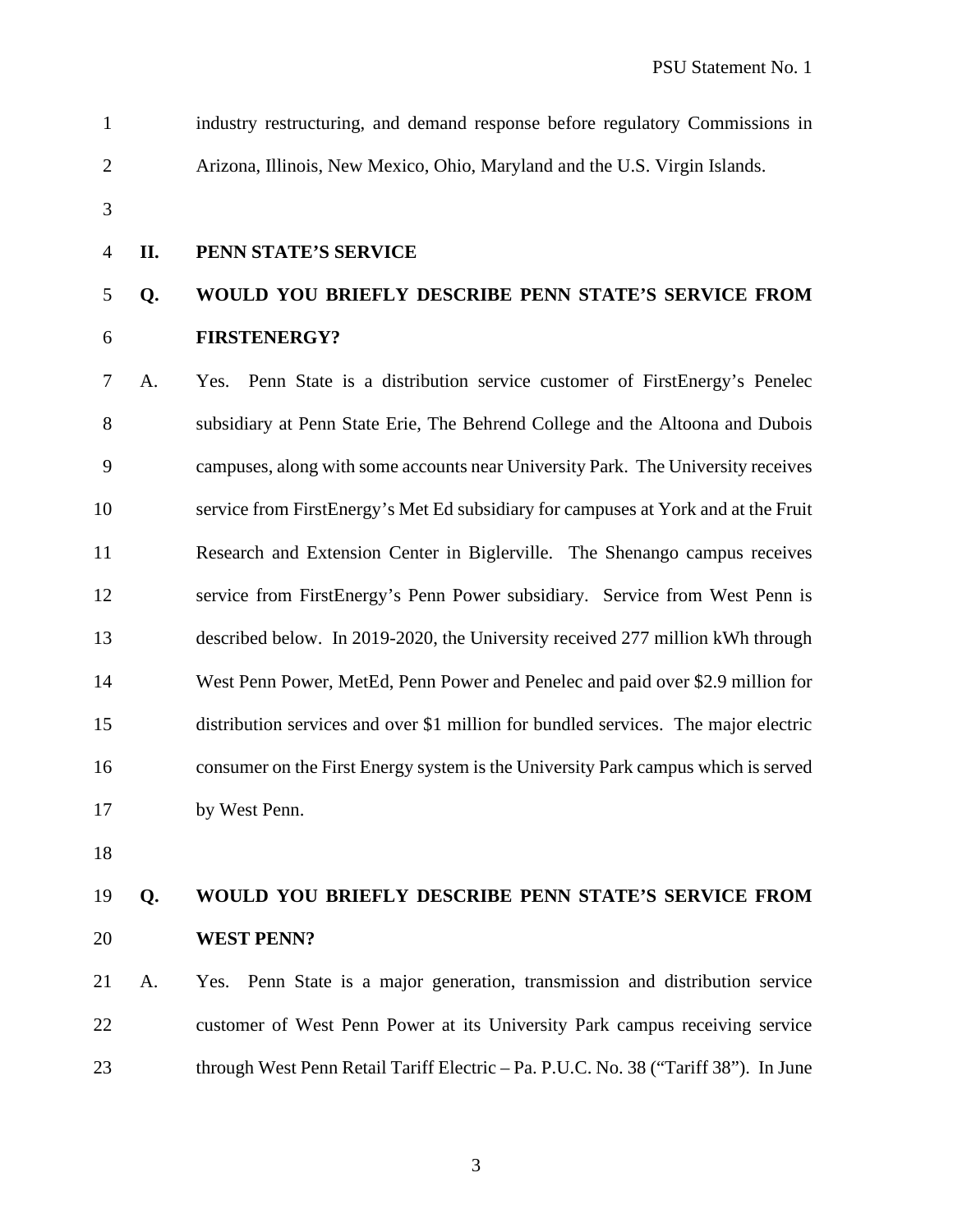2019—May 2020 the University received 200 million kWh of electric energy from West Penn under Tariff 38 at the University Park campus and paid West Penn \$1.7 million for distribution service.

 The University receives generation, transmission and distribution service from West Penn under rate schedules other than Tariff 38 for approximately 100 additional accounts at the University Park campus including the airport and campuses at New Kensington, Fayette and Mont Alto.

# **Q. WHAT ELECTRIC SERVICE IS RECEIVED BY THE UNIVERSITY UNDER WEST PENN'S TARIFF 38?**

 A. The largest Penn State load on any of the Companies' systems is Penn State's University Park campus which covers 8,500 acres and contains nearly 1,000 buildings. There the University receives service through Tariff 38. The University takes service from four West Penn substations around the campus at 12,470 volts.

# **Q. HOW DOES PENN STATE CURRENTLY OBTAIN ITS ELECTRIC SUPPLY?**

 A. At University Park campus since 2009 and all other commercial accounts at Commonwealth Campus locations since 2011, the supply is obtained through contracts with an electric generation supplier ("EGS"). PSU currently has a single broker serving as its EGS with multiple electric contracts with wholesale suppliers. Small commercial and residential accounts of PSU are served by either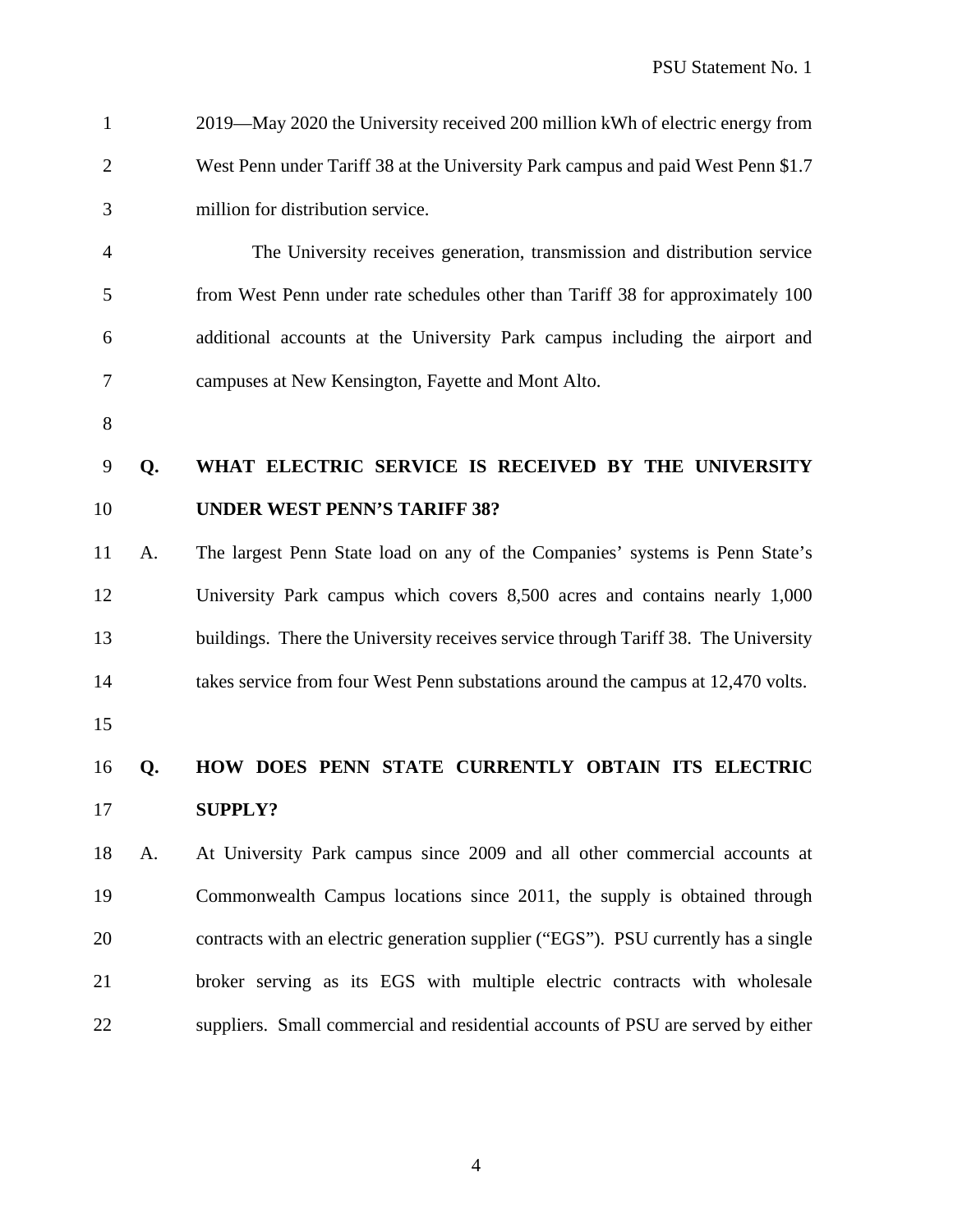retail suppliers or the utilities' default service procured through the sales tariffs of 2 the electric distribution companies.

# **Q. WHAT IS THE HISTORY OF PENN STATES INVOLVEMENT IN ENERGY EFFECIENCY AND CONSERVATION PROGRAMS?**

 A. Penn State has participated in the Companies' EE&C programs since inception and found them to be beneficial, and have appreciated improvements the Companies have made during the existence of the program. Institutionally, Penn State is a strong supporter of energy efficiency and conservation and has employees dedicated to energy conservation projects, academic courses encompassing energy efficiency and research initiatives in sustainability. PSU is dedicated to increased conservation efforts as it manages efforts on climate change, recognizing that energy consumption is fundamental to solving climate issues. On December 2, 2020, Penn State was one of 37 international universities that endorsed a letter drafted by the International Universities Climate Alliance that urged world leaders to protect humankind from climate change. Penn State President Eric Barron stated, "To help address the challenges of climate change, there's an urgent need to integrate sustainability in all we do at Penn State." The University looks forward to 19 continuing to work with the Companies through the EE&C programs and the Phase IV Plan.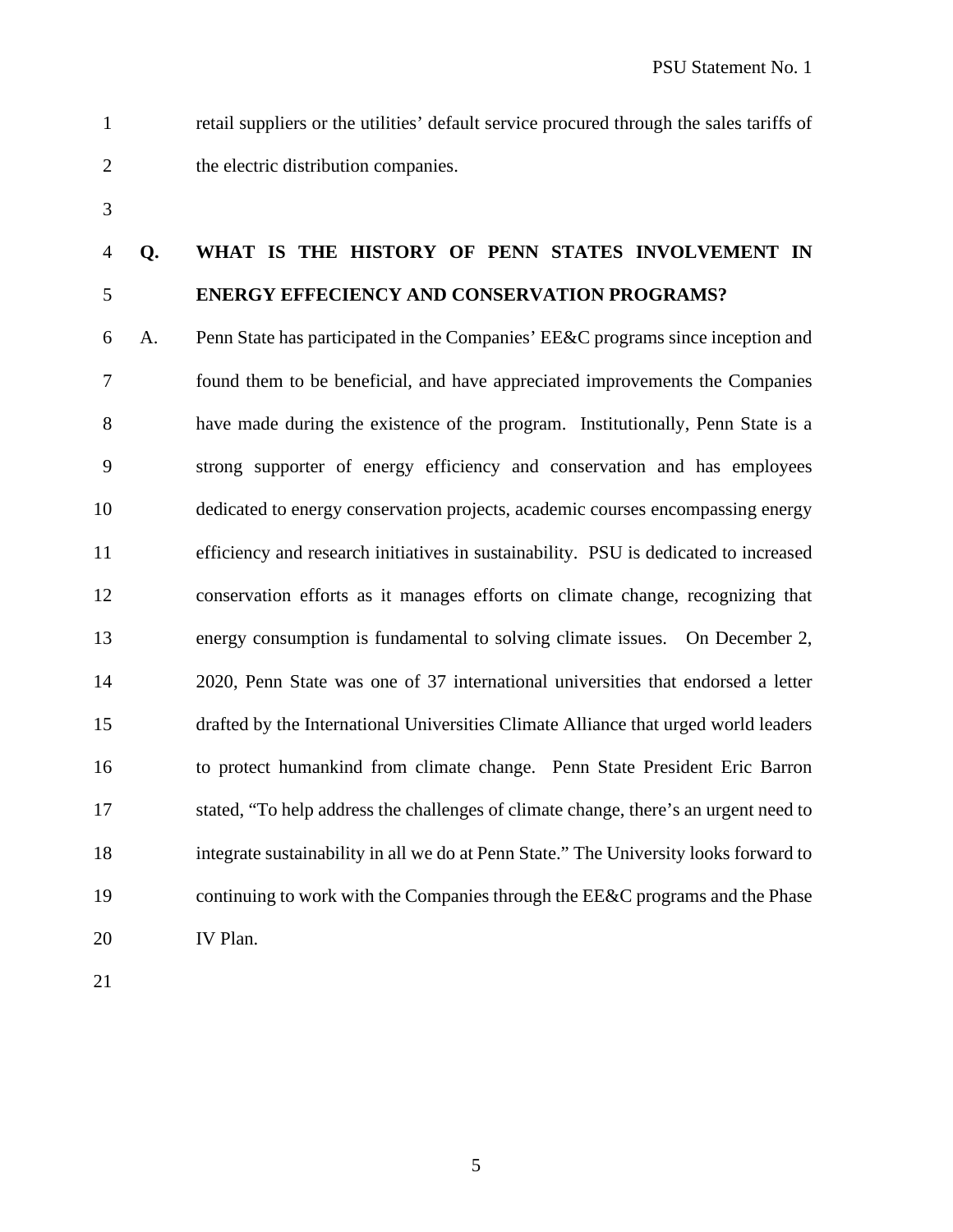**III. PURPOSE OF TESTIMONY**

#### **Q. WHAT ARE THE ISSUES YOU WILL DISCUSS IN THIS TESTIMONY?**

- A. Having described Penn State's service from West Penn Power ("West Penn" or "Company") and FirstEnergy (collectively "Companies"), I will explain observations I have with Phase IV of the Act 129 Energy Efficiency & Conservation Plan ("EE&C" or "Plan") as detailed in its filing and the direct testimonies of Company witnesses Mr. Turosky, Mr. Miller, and Mr. Woytko. In general, I find that the Plan complies with 66 Pa. C.S. §2806 however the experience at Penn State shows that administrative improvements can be made to make the administrative processes more user-friendly for program applicants.
- 

## **Q. WHAT ARE KEY ASPECTS OF 66 PA C.S. §2806 THAT APPLY TO PENN STATE?**

 A. Penn State has a multitude of electric accounts across the distribution systems of the Companies that range from residential, small commercial, and large commercial that are all served under the rates schedules of the Companies and in the case of West Penn, Tariff 40, while a substantial portion of the electric load of the University Park campus is served under Tariff 38. Therefore, it is important to 19 Penn State that the EE&C programs offered by the Companies cover all customer classes as stated in 66 Pa. C.S. §2806.1(a)(5) "…each plan includes a variety of energy efficiency and conservation measure and will provide the measures equitably to all classes of customers."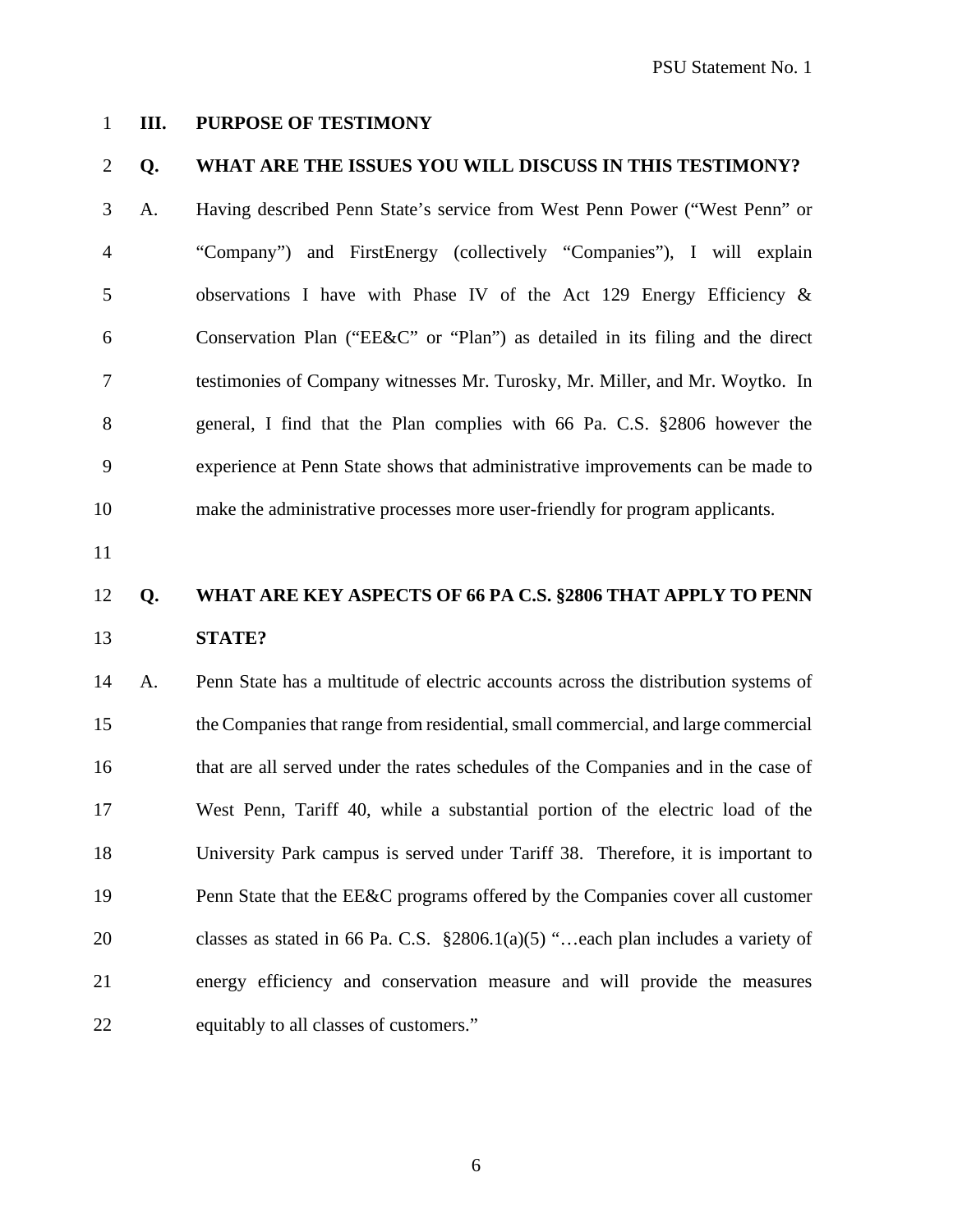Another critically important part mandated by 66 Pa. C.S. §2806.1(a)(11) is that cost recovery for the programs funded under each rate class must come from that rate class. It is stated "Cost recovery to ensure that measures approved are financed by the same customer class that will receive the direct energy and conservation benefits." The Companies' plan complies with that requirement and is clear that there will be no cross-subsidization by other classes.

# **Q. WHAT ADMINISTRATIVE CHANGES OCCURRED IN 2020 DURING PHASE III?**

 A. The program was suspended due to COVID-19 reasons on March 24, 2020. FirstEnergy changed its Conservation Service Provider ("CSP") abruptly at the end of April. The Companies' CSP was Sodexo and PSU had a project meeting with Sodexo on April 8, 2020 to review ongoing and potential projects. Shortly after that meeting on April 27, 2020, the Sodexo contract ended. At that point First Energy took control of direct contact with PSU. The Company then selected CleaResult as the replacement CSP. Penn State had several active projects at that time and the change of CSPs caused a disruption in those projects, and some of the projects have not yet been resumed. Much of this problem can be attributed to Sodexo's failure to properly record/submit the information PSU was sharing with 20 them over time. These actions (or rather inactions) resulted in a significant amount of re-work once the new CSP CleaResult was brought on board and all of the project applications had to be redone. This re-work entailed completing several application forms that had already been completed when submitted to Sodexo in the past, but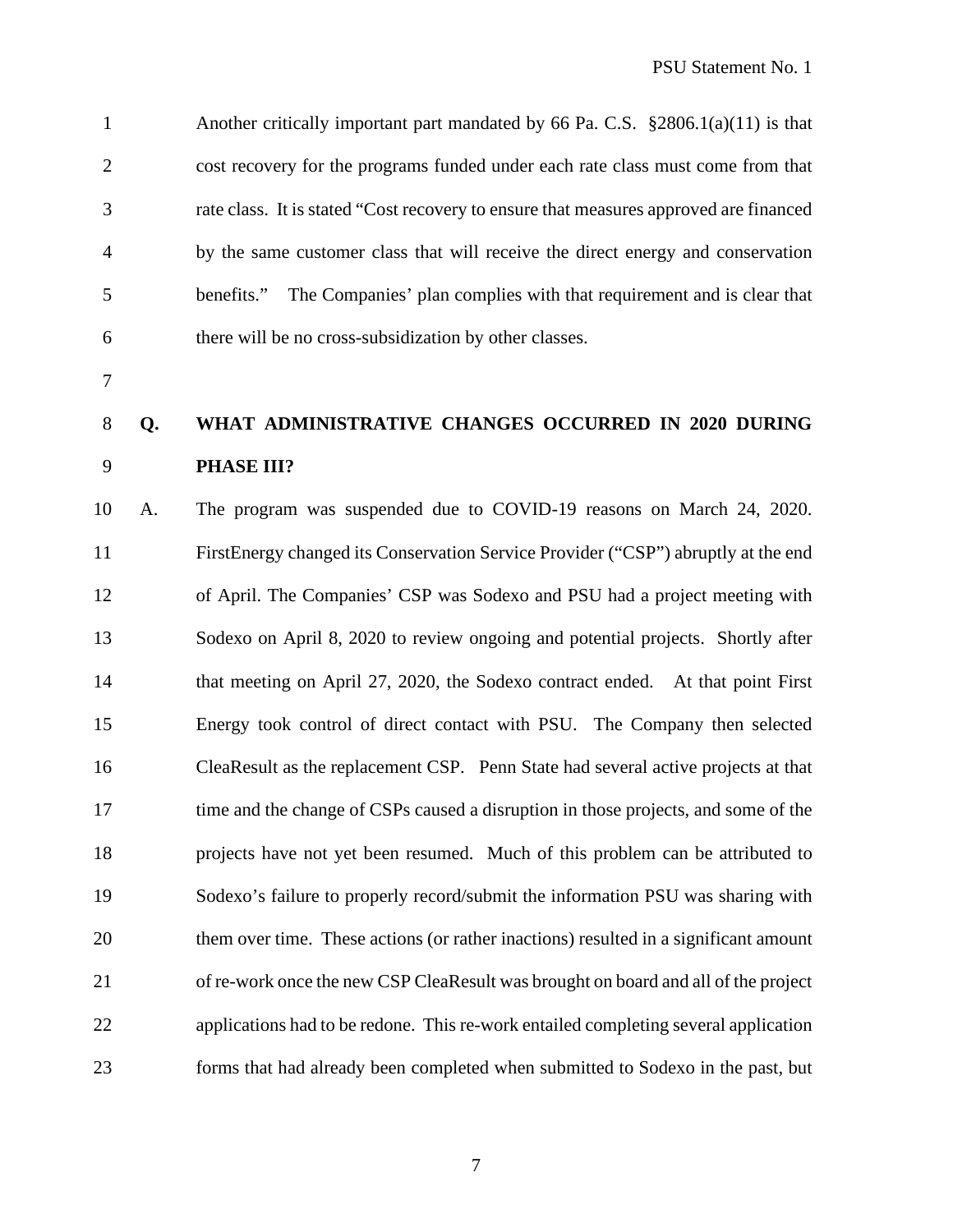- had to be initiated from scratch because CleaResult has a different application process than Sodexo.
- 

# **Q. SHOULD THE COMPANIES BE PERMITTED TO CHANGE CONSERVATION SERVICE PROVIDERS DURING A PROGRAM PHASE?**

- A. Yes. In the case where a CSP is underperforming the Companies should take the initiative to make a change and improve the services rendered by the CSP to customers with active projects. First Energy was prudent in initiating the switch of CSPs from Sodexo to CleaResult.
- 

# **Q. WHAT IMPACT DID THE CHANGE OF CSPs HAVE ON THE PENN STATE PROJECTS?**

 A. At the time of the switch Penn State had seventeen active projects registered with Sodexo. Since that time, Penn State has received rebate payments for two of those projects and it is still anticipating payment for eight of the projects by the end of Phase III. However due to the burdensome administrative requirements required to reapply, since information in Sodexo's possession was not passed on to CleaResult, Penn State has tabled seven projects. Due to COVID-19, the manpower is not available to completely redo the comprehensive application forms and fulfill the documentation process again. This impacts both Penn State from a financial perspective, and the Companies' program as those projects will not be counted as part of the overall energy reduction benefit.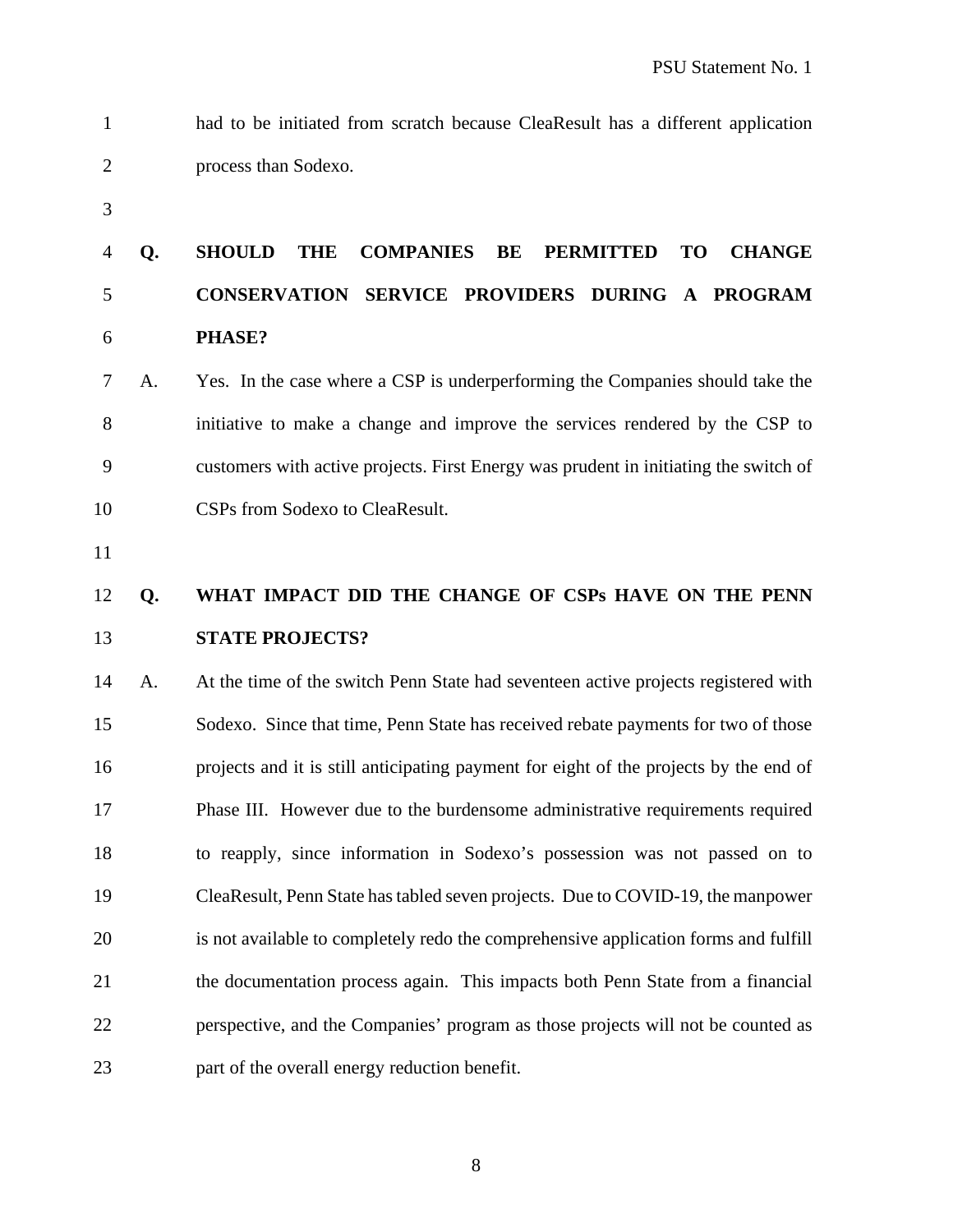# **Q. HOW COULD A GAP IN PROJECT MANAGEMENT BY THE CSP BE PREVENTED?**

 A. In this recent change of CSPs the transition between Sodexo and CleaResult could have included transfer of project information and data so that such a transition would appear seamless to customers, however it did not work that way. One recommendation would be that in the future if the Companies are contemplating changing the CSP, it should first contact customers with active projects to discuss the planned change, the reasons for such a change, and obtain customer feedback as part of its decision-making process. I am not disputing that the Companies have the right to change, and consideration of the customers feedback should be helpful in its decision-making process. First Energy can develop a system to collect and store all customer documentation from its CSPs on a regular basis, either monthly or quarterly and should ensure that CleaResult has capabilities to transfer project information and data to any future CSP in advance of making such a switch.

## **Q. WHAT STREAMLINING OF THE APPLICATION PROCESS CAN BE DONE?**

 A. This process which is managed by the CSP can be improved. Currently, when any customer (even an established customer such as Penn State) has a new project, it must fill out a project application that requires detailed customer account information to be resubmitted, including contact person, address, a W-9 tax identification form and utility bill used to determine account numbers and rate schedule. Imagine if every time you logged into your personal checking account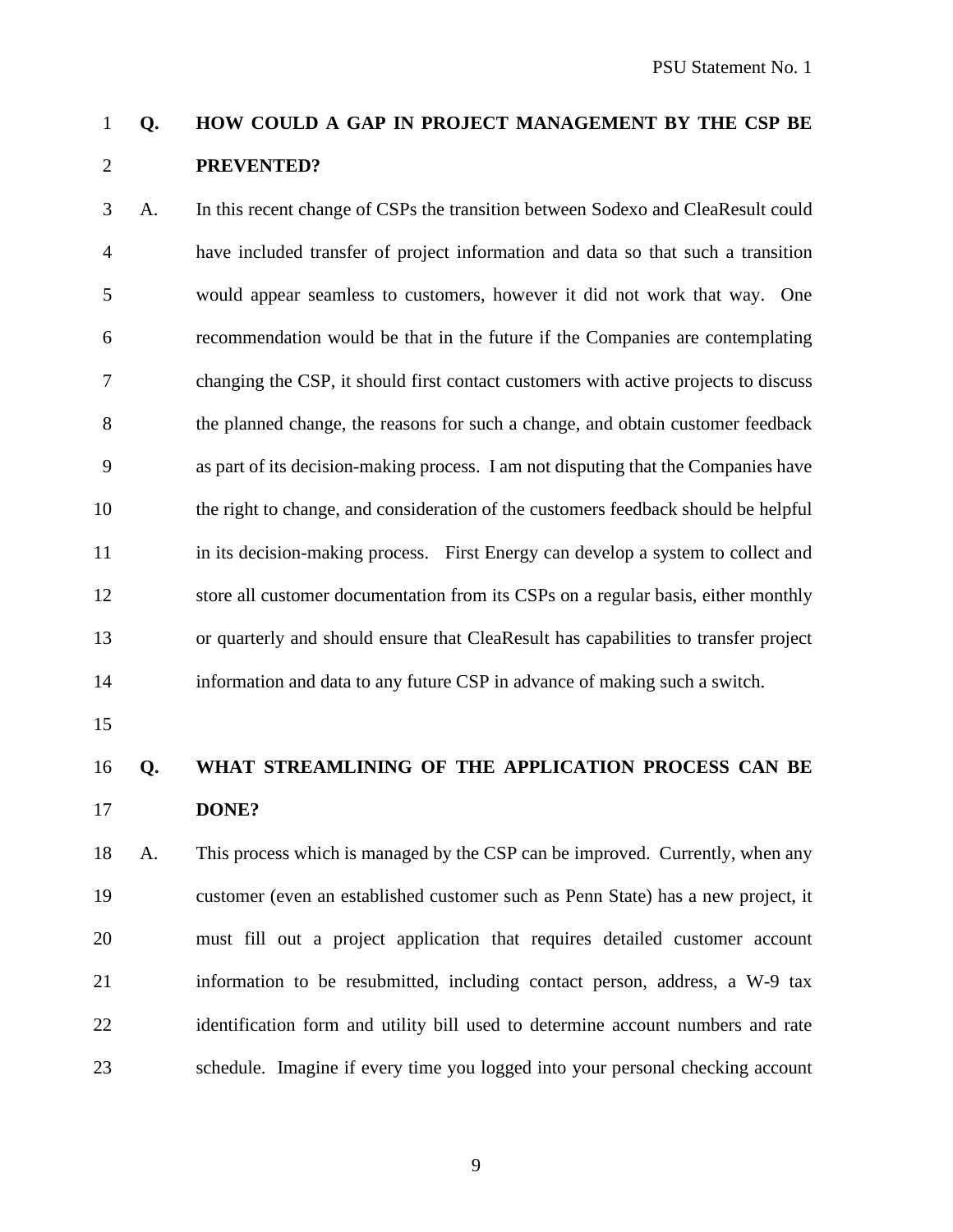to initiate a bill payment, or to Amazon to purchase an item, you had to completely populate all of your extensive and detailed account information instead of the system using the same information that it already has on file. This is a simple improvement to make and it should be done.

- 
- 

#### **Q. HOW CAN COMMUNICATION BE IMPROVED?**

 A. Penn State would prefer to only have a few points of contact/touches as project applications work through the system to prevent confusion and re-work, and to keep communications consistent. A specific example would be the application for PSU's East Campus Steam Plant Uprate project (First Energy tracking #EA-0000566481). During finalization of this application, First Energy requested proof of payment for project equipment and Penn State submitted such proof identified as alternative supporting documentation in lieu of an invoice for review by First Energy and CleaResult. The Company confirmed in a meeting on December 9, 2020 that such alternative supporting document invoices were acceptable and advanced the project forward for payment. Penn State then uploaded the rebate offer letter on December 18, 2020, and awaited payment. However, last week, PSU received the notification from a previously unknown contact at CleaResult requesting PSU move the project forward for payment, as well as provide a new Letter of Attestation (LOA) and Invoice in order to pay this application, despite that assurance received at the 21 December 9<sup>th</sup> meeting that all proper forms and proof were submitted and approved by First Energy/CleaResult. PSU has questioned the request and is waiting for response of resolution.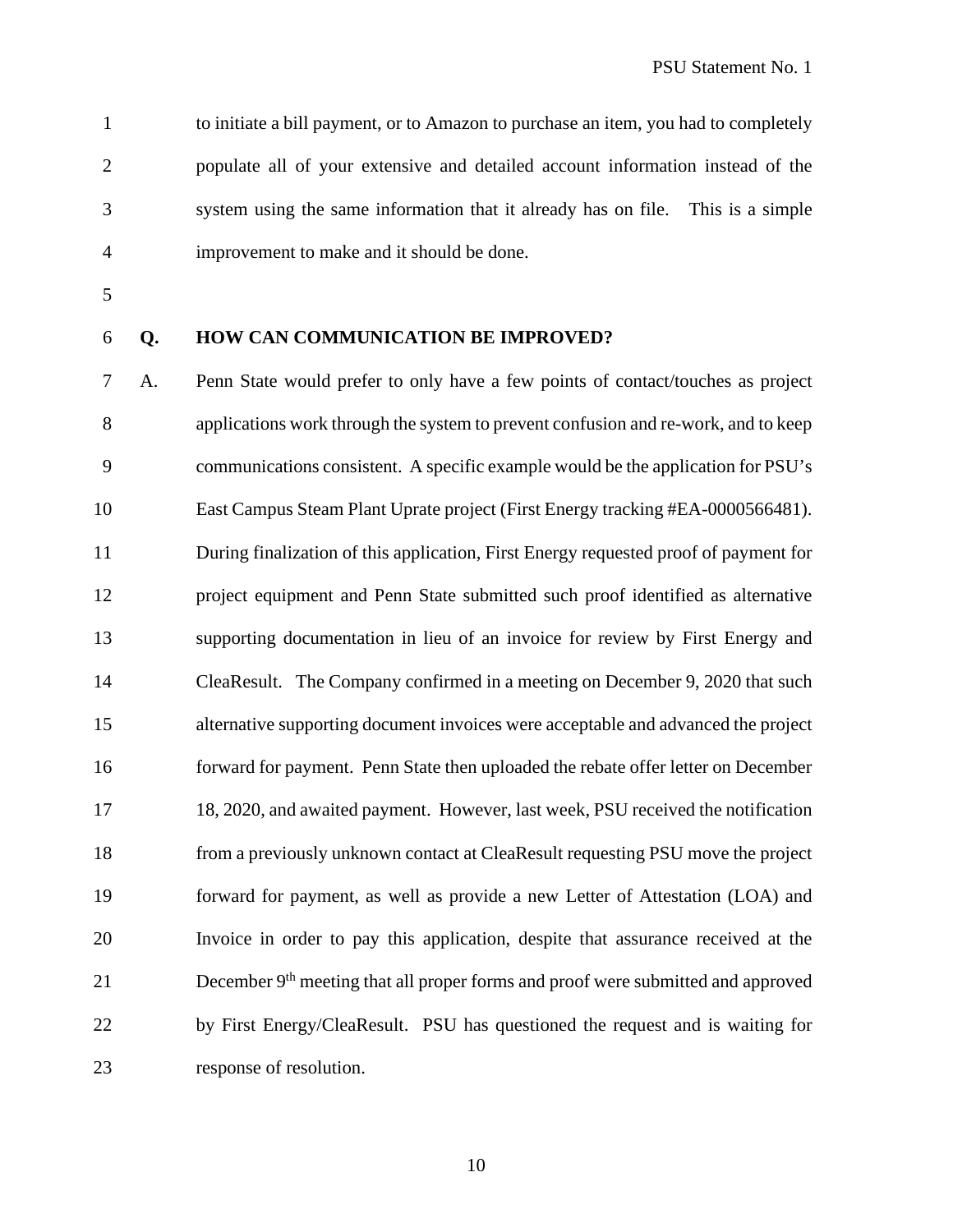## **Q. HOW CAN TECHNICAL REVIEW OF LARGE CUSTOM PROJECTS BE IMPROVED?**

 A. The Phase IV EE&C plan does not go into specific detail regarding technical review of complex/larger projects, or details of measurement & verification (M&V) requirements, and leaves much of this up to the CSP as well as the Third Party Evaluator. These are both areas that caused difficulties in past projects. M&V efforts can be intrusive and this becomes particularly concerning with PSU's sensitive building spaces such as residence halls, certain lab facilities, and power plants, where access may be limited and there is a need for advance scheduling.

 Proactively managing such requirements and understanding exactly what information is required and the timetable for submission of that information would be helpful for better proactivity of these efforts rather than the rush or extensive back and forth while concluding an application for payment.

#### **Q. WHAT IMPROVEMENTS SHOULD BE MADE IN THE M&V PROCESS?**

- A. There are some very simple and clear changes that can be made that would result 17 in an easier technical review and M&V:
- 1. Provide an outline of the inspection/logging/metering/etc. thresholds, and the M&V requirements at each threshold level. This outline should be provided annually at the start of each program year (June 1st of each year), with notification in writing if this change or shift throughout the program year.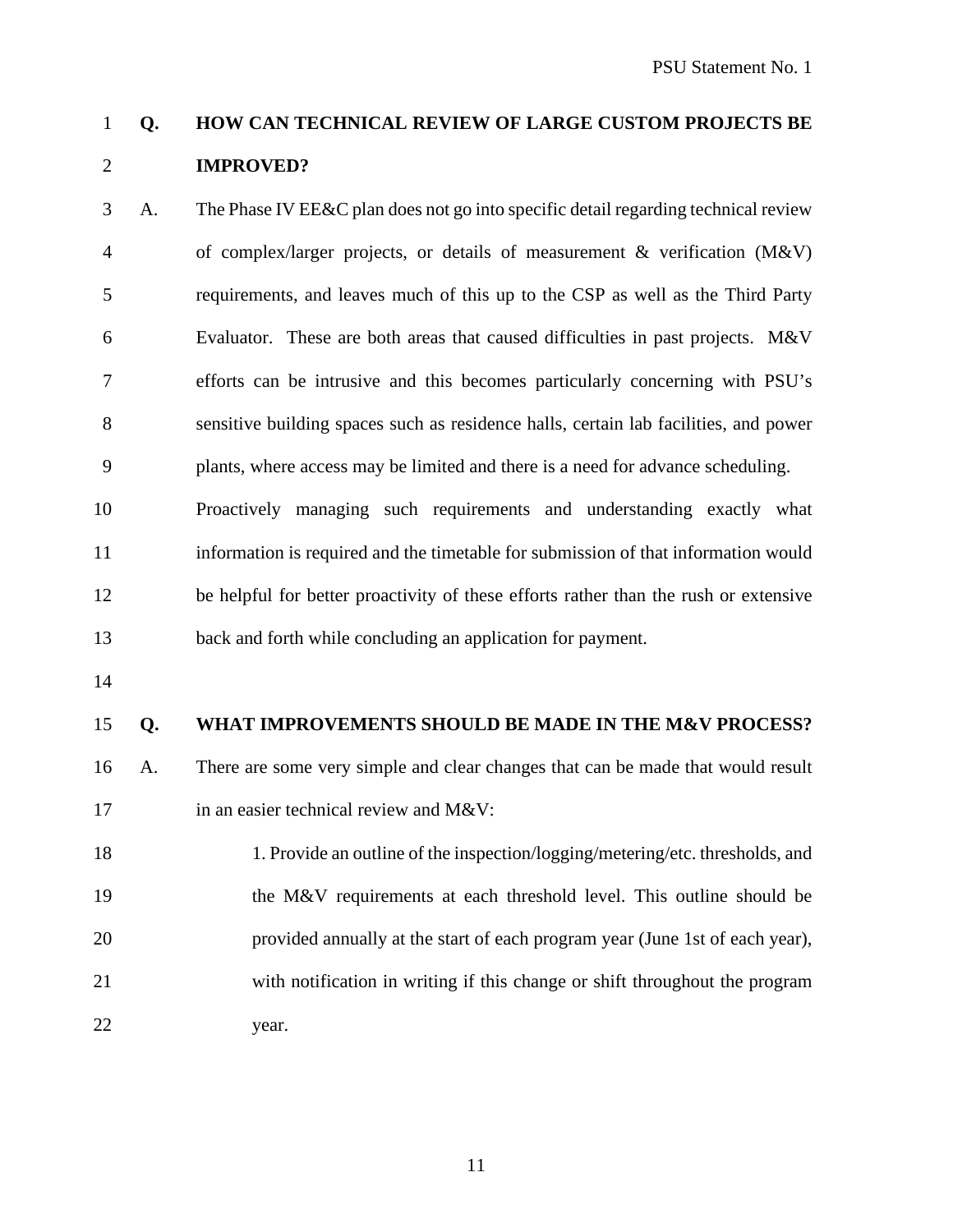2. Provide a copy of the calculation method, template, and other information 2 the Third Party Evaluator uses to verify savings recorded by a project. By far one of the most time-consuming tasks is the back and forth between the PSU project team and the Third Party Evaluator – often times because the Third Party Evaluator will not accept PSU's savings calculations as presented, needs additional information and details not initially requested, or requires a reformat or recalculation of information already presented. If the requirements were clearly provided to customers and they had access to what the Third Party Evaluator needs up front and had a better understanding of their approach to calculation/savings verification, customers could collect that information and provide it all at once, rather 12 than piece by piece, over time.

13 3. Provide a clear understanding of the M&V requirements that a particular application would/could be subject to, as early on in the application process as possible, so customers and their vendors can plan accordingly. It is difficult to prepare certain spaces for these type of invasive inspections on short notice. Additionally, some information may be unavailable or even lost during construction and if it were known at the inception of the application, the customer could prepare accordingly. While this may not work perfectly for all of the applications, it would be an improvement for a 21 good majority.

22 4. Either First Energy should provide or the CSP should have a technical expert on its staff or available to assist as it reviews projects. It can be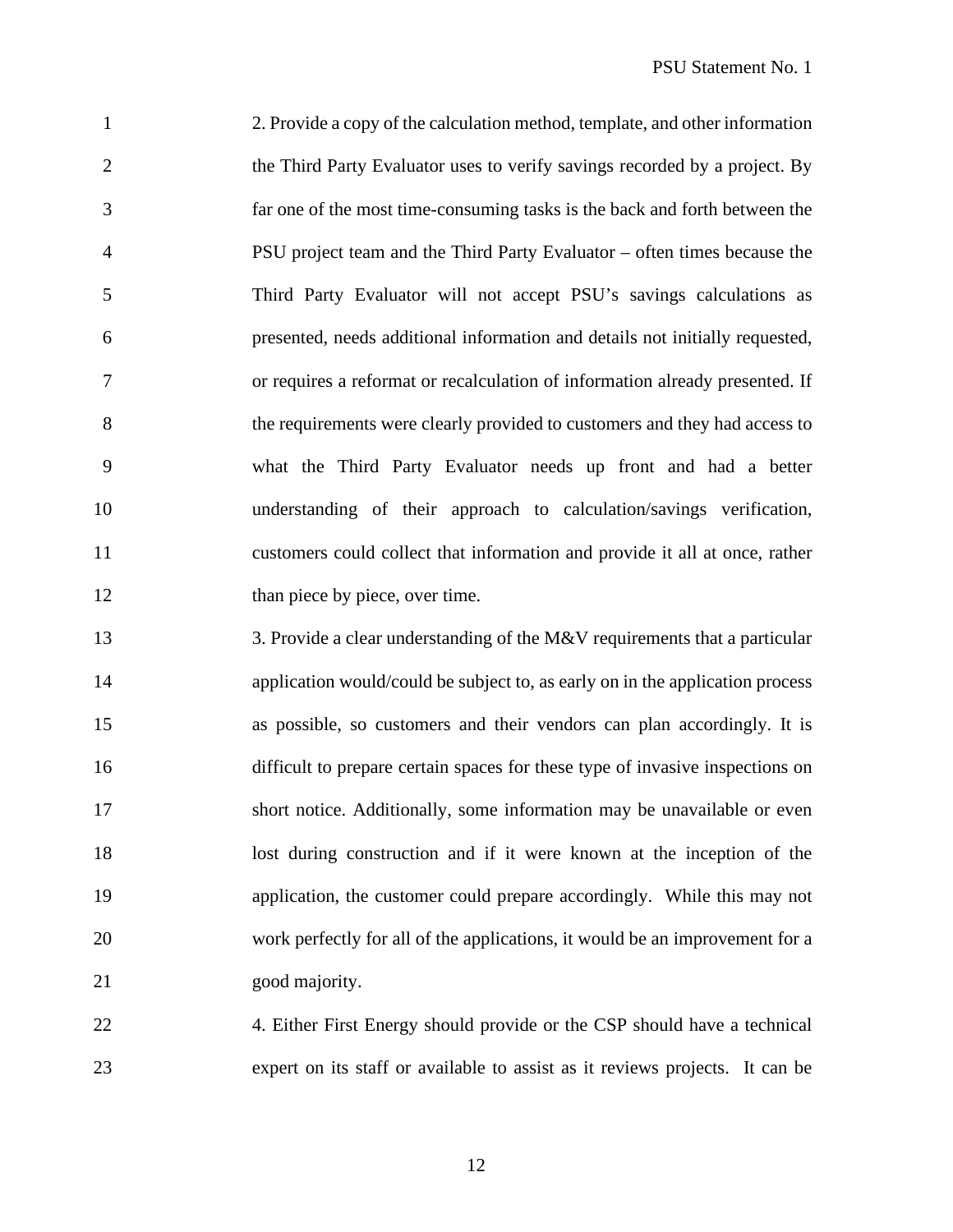|                | frustrating if those involved in the "technical review" do not seem to         |
|----------------|--------------------------------------------------------------------------------|
| $\overline{2}$ | understand the scope of the project. Such lack of understanding leads to       |
| 3              | much of the re-formatting, recalculating, and further explanation adds to the  |
| $\overline{4}$ | time required that Penn State staff must invest in having a rebate application |
| 5              | approved.                                                                      |

## **Q. DOES THIS CONCLUDE YOUR TESTIMONY?**

A. Yes.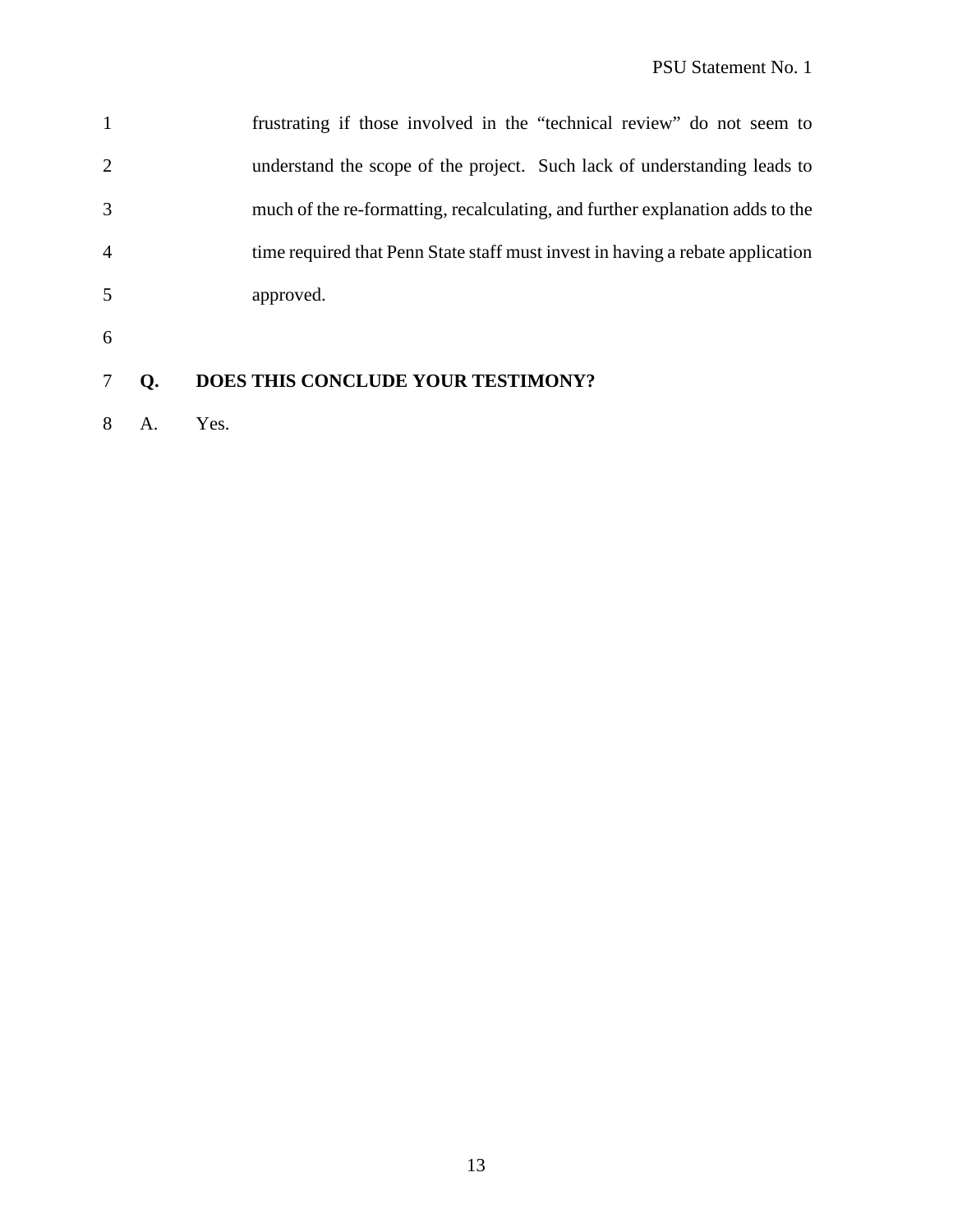#### **BEFORE THE PENNSYLVANIA PUBLIC UTILITY COMMISSION**

| Joint Petition for Consolidation and Approval |                           |                |
|-----------------------------------------------|---------------------------|----------------|
| of the Act 129 Phase IV Energy Efficiency     | ÷                         | M-2020-3020820 |
| and Conservation Plan of Metropolitan         | ٠<br>$\bullet$            | M-2020-3020821 |
| Edison Company, Pennsylvania Electric         | ٠                         | M-2020-3020822 |
| Company, Pennsylvania Power Company,          | ٠<br>$\ddot{\phantom{1}}$ | M-2020-3020823 |
| and West Penn Power Company                   |                           |                |
|                                               |                           |                |

## **REBUTTAL TESTIMONY OF JAMES L. CRIST**

## **ON BEHALF OF**

#### **THE PENNSYLVANIA STATE UNIVERSITY**

January 25, 2021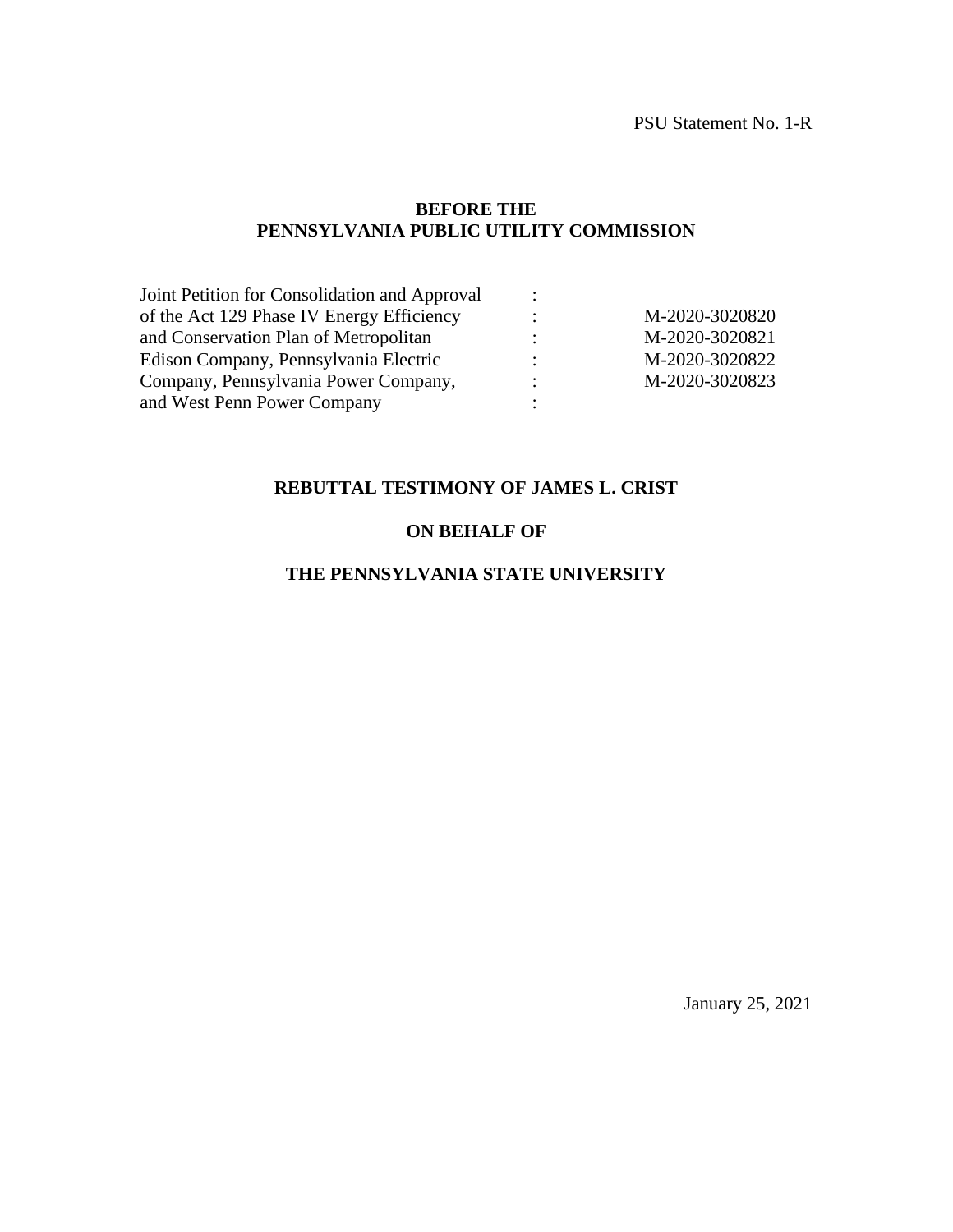## **Q. PLEASE STATE YOUR NAME AND ON WHOSE BEHALF YOU ARE TESTIFYING?**

 A. I am James L. Crist, President of Lumen Group, Inc., a consulting firm focused on regulatory and market issues. I presented direct testimony (PSU Statement No. 1) and am presenting rebuttal testimony on behalf of The Pennsylvania State University ("Penn State", "PSU", or "University").

#### **Q. WHAT ISSUE YOU WILL ADDRESS IN THIS TESTIMONY?**

 A. I will discuss the formula used by West Penn Power ("West Penn" or "Company") and FirstEnergy (collectively "Companies") in Rider F to determine the rate to collect the costs spent on the Phase IV of the Act 129 Energy Efficiency & Conservation Plan ("EE&C" or "Plan") as detailed in its filing and the direct testimonies of Company witness Mr. Woytko. In his direct testimony, OCA witness Mr. Crandall suggested changes to the formula to which I disagree. I will explain why those changes are inappropriate and why the Company's proposed method should not be altered.

## **Q. WHAT IS MR. CRANDALL'S CONTENTION REGARDING THE ALLOCATION OF COMMON COSTS?**

 A. Mr. Crandall references an informal discovery discussion with the Company on January 8, 2021 and says that the Company allocates common costs based on the ratio of the class CSP Delivery Fees plus Marketing costs to the overall CSP Delivery Fees plus Marketing costs. He believes this is inconsistent with the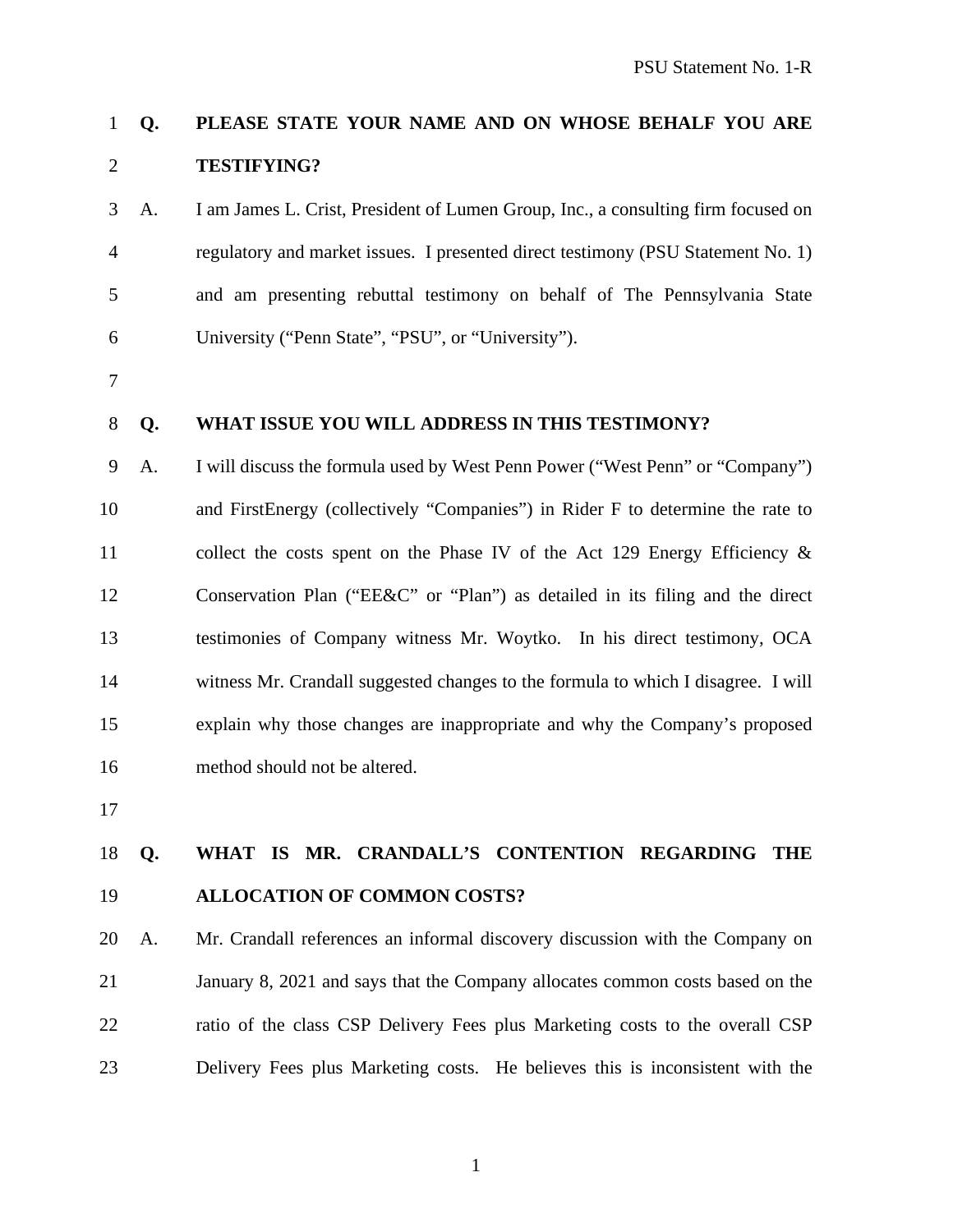| $\mathbf{1}$   |    | language of Rider F, and opines that the Company should change its allocation                  |
|----------------|----|------------------------------------------------------------------------------------------------|
| $\overline{2}$ |    | methodology. I disagree with his interpretation.                                               |
| 3              |    |                                                                                                |
| 4              | Q. | IS MR. CRANDALL CERTAIN OF HIS FACTS?                                                          |
| 5              | A. | No. When responding to the question at page 13 of his testimony, "Are the                      |
| 6              |    | Companies actually using the proposed ratio of class-specific approved budgeted                |
| 7              |    | program costs to total approved budgeted program costs to allocate the common                  |
| 8              |    | costs among the customer classes?" he admits "That is unclear".                                |
| 9              |    |                                                                                                |
| 10             | Q. | <b>HOW SHOULD COSTS BE ALLOCATED?</b>                                                          |
| 11             | A. | Costs must be allocated using a method that avoids cross-subsidization of other                |
| 12             |    | classes under Act 129 at 66 Pa. C.S. Section $2806.1(a)(11)$ .                                 |
| 13             |    | The method used by the Companies for the recent Phase III avoids cross-                        |
| 14             |    | subsidization and is properly based on cost-causation principles.                              |
| 15             |    |                                                                                                |
| 16             | Q. | <b>WHY</b><br><b>SHOULD</b><br>MR.<br><b>CRANDALL'S</b><br><b>PROPOSAL</b><br><b>REGARDING</b> |
| 17             |    | ALLOCATION OF COMMON COSTS BE REJECTED?                                                        |
| 18             | A. | Common costs are the program development and management costs the Companies                    |
| 19             |    | incur in planning and executing the EE&C programs. They are largely labor and                  |
| 20             |    | labor-related costs. In his testimony on page 14 Mr. Crandall presents a table                 |
| 21             |    | showing the Companies' method of allocation of common costs along with his                     |
| 22             |    | proposed allocation method. The Companies allocate common costs based on the                   |
| 23             |    | sum of the CSP program costs and program marketing costs by customer class                     |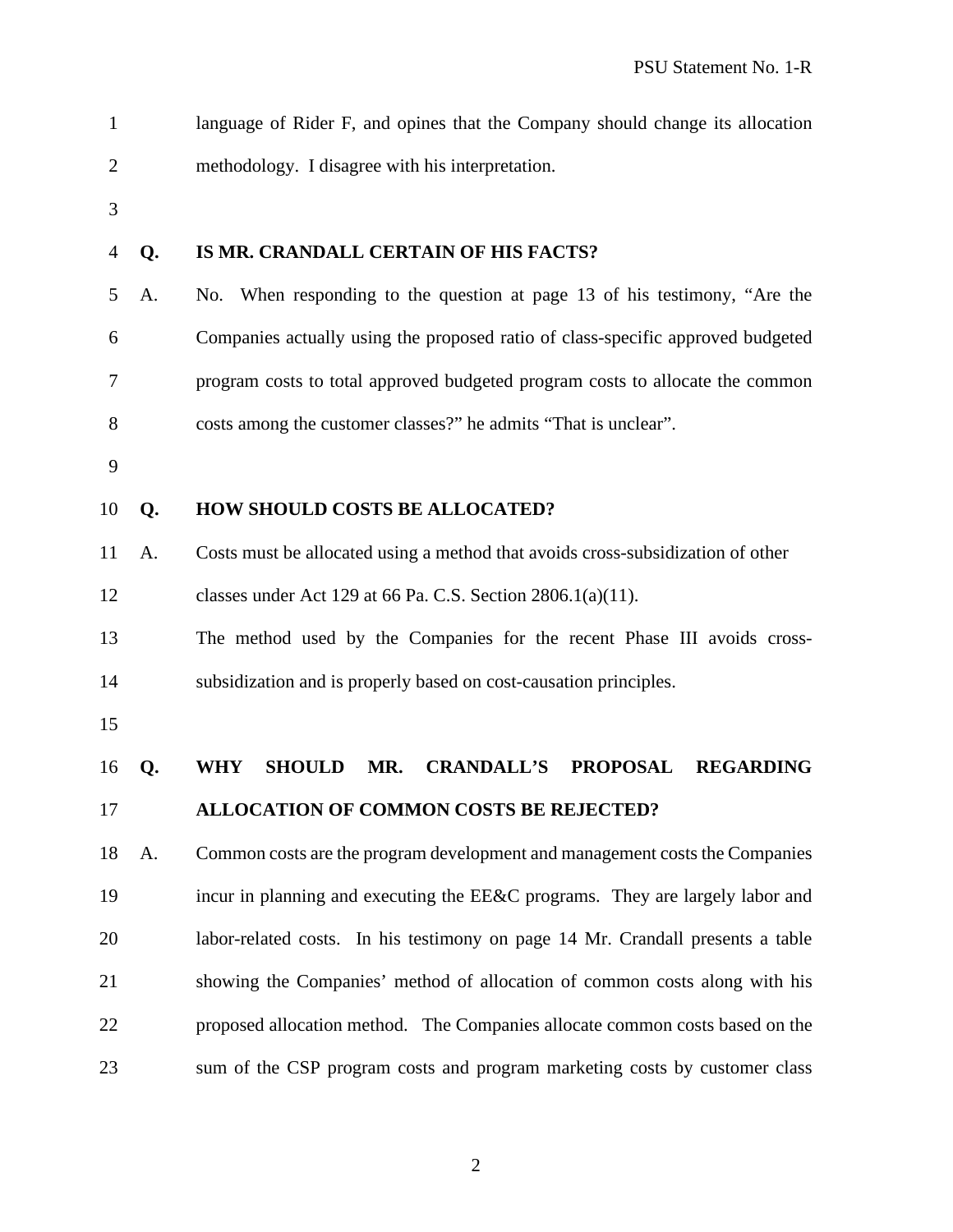compared to the total of those costs over all customer classes, which is consistent with regulatory principles and the Act's requirements against cross-subsidization by one class to another. Regardless of the customer sector that houses specific programs, it takes a certain amount of Company labor to manage programs. Allocating common costs based on the CSP program and marketing costs provides the correct basis for allocations that do not result in cross subsidization.

 Mr. Crandall also wishes to add in the incentive costs that are paid out based on the number and size of projects achieved in a given year. However, including such costs would increase the volatility of Rider F, as those payments have greater variance than the common costs from year to year. Addition of incentive costs to the allocation formula would violate cost-causation principles for it is the CSP programing and marketing costs that drive common costs, again mostly Company labor. Because common costs do not vary based on incentive payments, Mr. Crandall's adjustment consequently violates fundamental ratemaking principles of cost-causation. Accordingly, Mr. Crandall's wish to change the allocation method 16 of such costs should be denied.

#### **Q. HOW DOES RIDER F STATE COSTS WILL BE ALLOCATED?**

 A. The filed Rider F tariff pages for each of the four Company's electric distribution utilities are presented as Mr. Woytko's Exhibits AJW 1-5. Exhibit AJW-5 is Rider F that would apply to West Penn Power Company's Tariff No. 38, which is exclusively for Penn State. Examination of Mr. Woytko's Exhibits AJW 1-5 shows the identical language in all tariffs of, "Such costs shall be allocated to each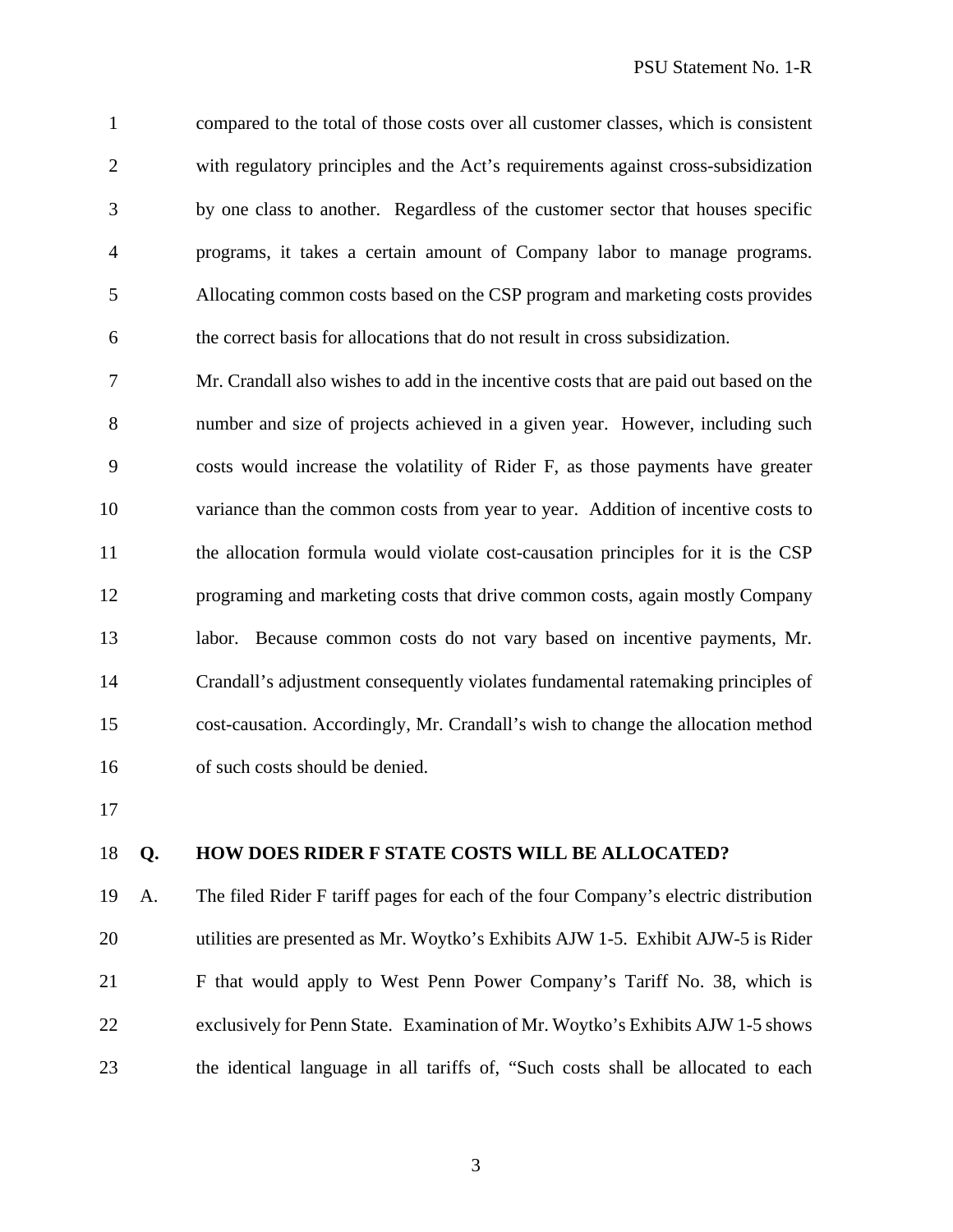customer class based on the ratio of class-specific approved budgeted program costs to total approved budgeted program costs." Therefore, costs budgeted for a specific customer class will be collected from that customer class, and not from other customer classes. The Companies' method of allocating common costs is consistent with established ratemaking principles and consistent with how such costs have been allocated during the recent Phase III and the preceding Phase II. The method should not be changed for Phase IV. The Companies should clarify that "approved budgeted program costs" include CSP program costs, program marketing costs, and common costs in its tariff language.

## **Q. WHAT IS MR. CRANDALL'S CONCERN WITH PJM COSTS AND REVENUES?**

# A. Mr. Crandall expressed concern that the PJM revenues and costs were included with the direct and allocated costs of the Phase IV program. He wishes to remove them from the term EECexp1 and state them explicitly. I have no objection to that.

#### **Q. HOW SHOULD PJM COSTS AND REVENUES BE ALLOCATED?**

 A. There must be no cross-class subsidization. FirstEnergy should track the program source of the power that it provides to PJM. The program, and power obtained through the program are identified by customer class. In the case of common programs that apply to more than one customer class, the power obtained can clearly be identified and totaled by customer class. Costs can also be identified by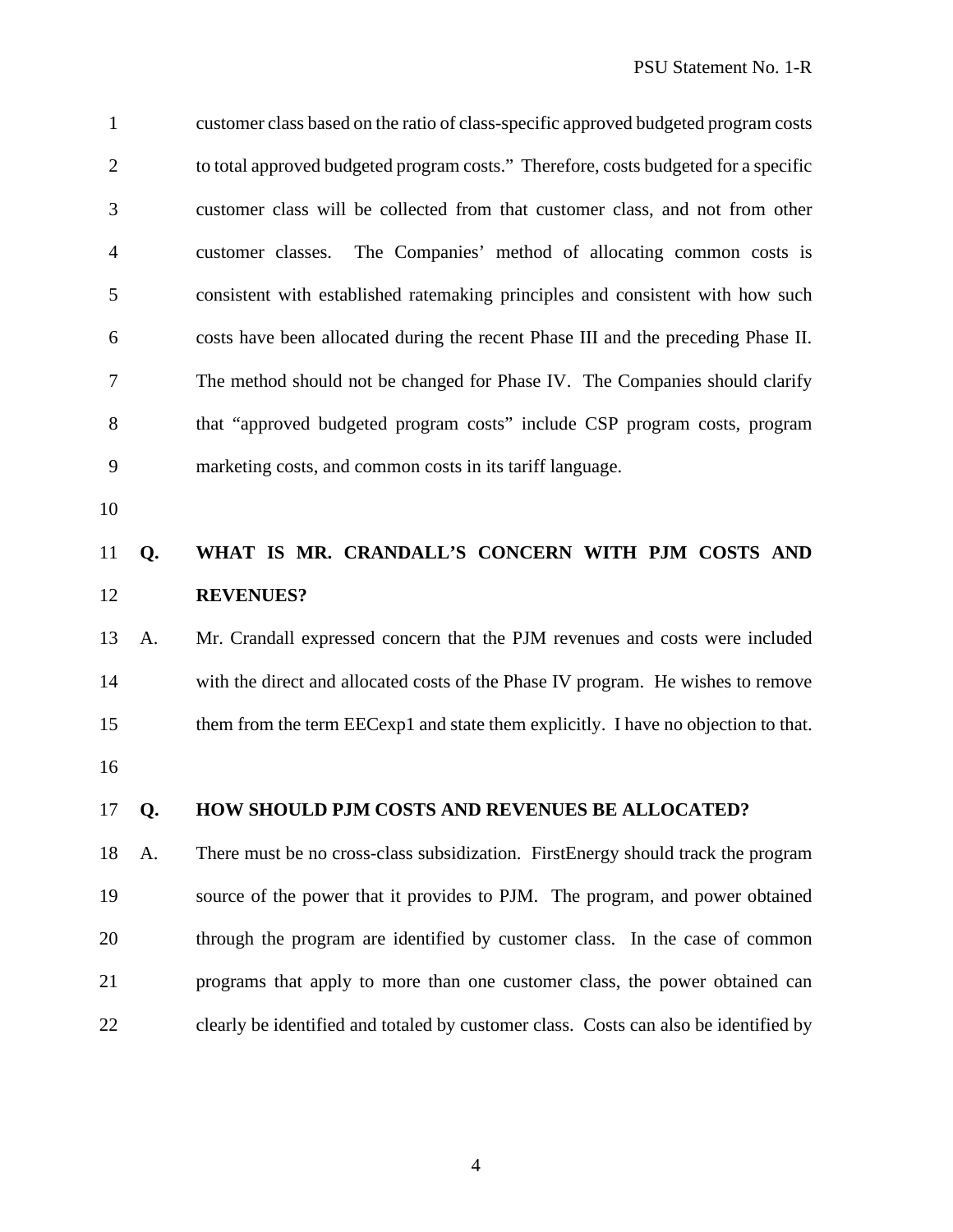| $\mathbf{1}$   |    | customer class. The net amount, revenues less costs, should be assigned according    |
|----------------|----|--------------------------------------------------------------------------------------|
| $\overline{2}$ |    | to customer class.                                                                   |
| 3              |    |                                                                                      |
| $\overline{4}$ | Q. | HOW DOES RIDER F STATE PJM COSTS AND REVENUES WILL BE                                |
| 5              |    | <b>ALLOCATED?</b>                                                                    |
| 6              | A. | The rider states that net revenues by customer class will be credited against the    |
| $\overline{7}$ |    | program costs of the same customer class, therefore there is no cross-class          |
| 8              |    | subsidization.                                                                       |
| 9              |    |                                                                                      |
| 10             | Q. | WHAT SHOULD THE COMPANY DO TO ADDRESS MR. CRANDALL'S                                 |
| 11             |    | <b>CONCERNS?</b>                                                                     |
| 12             | A. | The Company can add clarifying language to its tariff. The Company should not        |
| 13             |    | change the method it has been using during Phase III to collect PJM costs and assign |
| 14             |    | PJM revenues, and Mr. Crandall's request to separate out the PJM costs and           |
| 15             |    | revenues and state them explicitly makes sense. Mr. Crandall proposed a formula      |
| 16             |    | for Rider F in his testimony $(id 10:20-21)$ , and the Company may accept that or    |
| 17             |    | develop a formula modification of its own that achieves the same goal of clearly     |
| 18             |    | identifying the PJM costs and revenues.                                              |
| 19             |    |                                                                                      |
| 20             | Q. | DOES THIS CONCLUDE YOUR REBUTTAL TESTIMONY?                                          |

A. Yes.